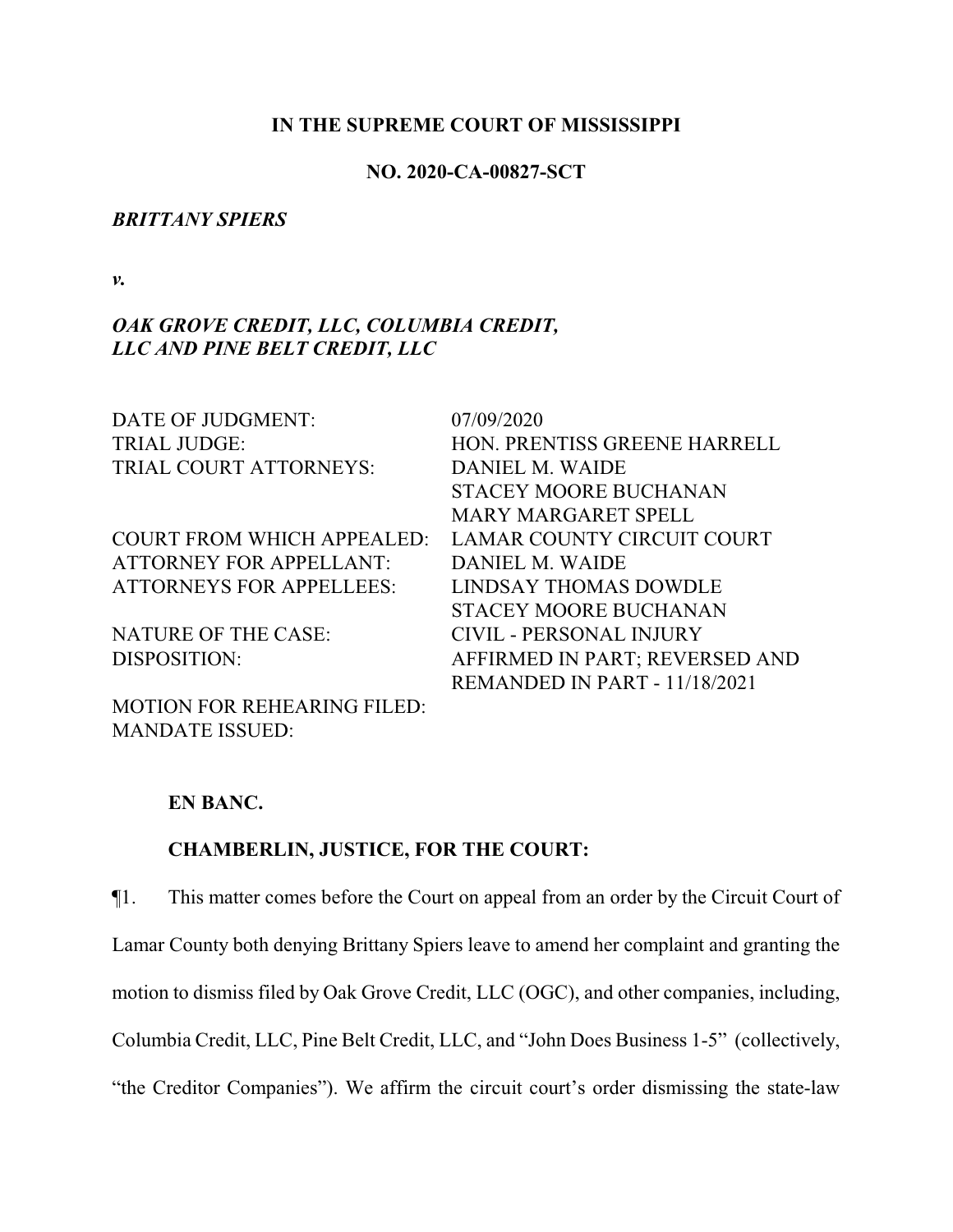claims, but we reverse the circuit court's order to the extent it denied Spiers leave to amend her complaint. Accordingly, we remand the case for further proceedings.

#### **FACTS AND PROCEDURAL HISTORY**

¶2. Spiers worked for OGC, a creditor business located just outside Hattiesburg, Mississippi, until February 2019. At that time, OGC terminated Spiers for reasons Spiers alleged were discriminatory. According to Spiers, OGC terminated her because of her gender and her pregnancy. Specifically, Spiers alleged that her supervisor raised concerns about her pregnancy in regards to work and childcare and even called her pregnancy a "disease." Spiers also alleged that her supervisor declined to hire another person because that person was pregnant.

¶3. On February 7, 2020, Spiers filed her complaint in the circuit court, primarily alleging pregnancy and sex discrimination under Title VII of the Civil Rights Act of 1964. 42 U.S.C. §§ 2000e to 2000e-17 (2012).<sup>1</sup> Even though Spiers only worked for OGC, she brought her lawsuit collectively against OGC and the Creditor Companies because she alleged that these companies "constitute an integrated enterprise/joint employer in relation to Spiers as employees from each location are fluid and work for and between the sister companies." Alternatively, Spiers alleged that "the Defendant's actions constitute the torts of negligence, negligent infliction of emotional distress, intentional infliction of emotional distress, termination in violation of public policy, gross negligence, and negligent supervision."

¶4. After Spiers filed her complaint, OGC and the Creditor Companies filed a notice of

<sup>&</sup>lt;sup>1</sup> Prior to Spiers's filing her complaint, the United States Equal Employment Opportunity Commission (EEOC) issued Spiers a notice of her right to sue.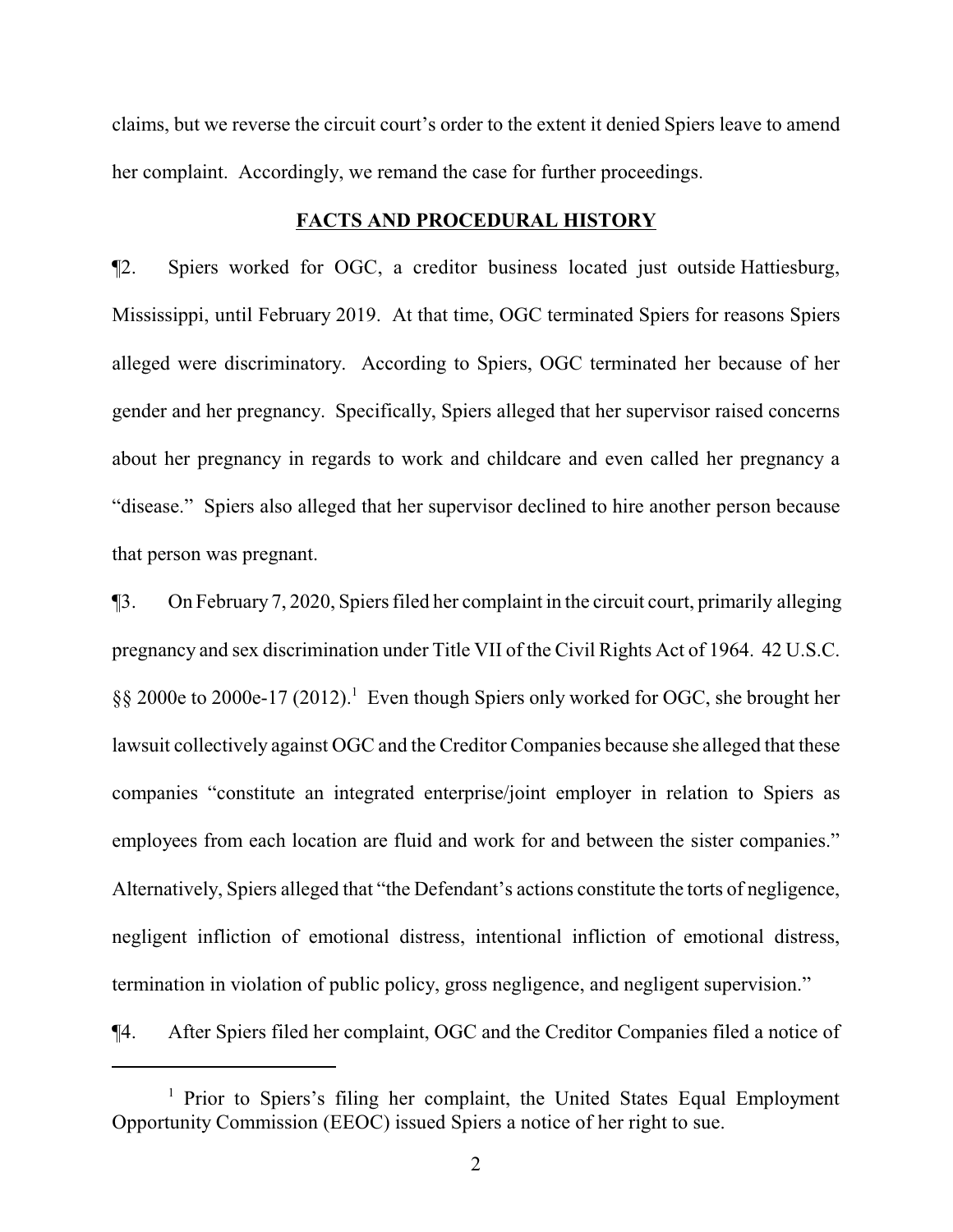removal to the United States District Court for the Southern District of Mississippi. On May 8, 2020, the federal district court issued an order as to Spiers's Title VII claim, finding that Spiers "did not plead sufficient facts for the Court to infer that Defendants meet Title VII's definition of an employer."<sup>2</sup> The district court "dismiss[ed] Plaintiff's Title VII claims without prejudice." The district court, however, "declin[ed] to exercise pendent jurisdiction over Plaintiff's remaining state-law claims and remand[ed] the case [back] to the Circuit Court of Lamar County, Mississippi."

¶5. Upon remand to the circuit court, Spiers filed a motion for leave to amend her complaint. In her proposed amended complaint, Spiers added more defendants she deemed constituted "an integrated enterprise" and therefore "qualif[ied] as employers under Title VII and the PregnancyDiscrimination Act." These additional companies include Panther Credit LLC and Personal Finance LLC. Specifically, Spiers alleged the following facts in her proposed amended complaint:

Employees work, train and supervise multiple locations. In addition, [a]ll

<sup>&</sup>lt;sup>2</sup> In his order, Judge Starrett reasoned:

For an employer to be subject to liability under Title VII, the employer must employ "fifteen or more employees for each working day in each of twenty or more calendar weeks in the current or preceding year." 42 U.S.C. § 2000e(b). This numerosity requirement is "an element of a plaintiffs claim to relief" under Title VII that must be proven at trial. *Arbaugh v. Y&H Corp.*, 546 U.S. 500, 516, 126 S. Ct. 1235, 163 L. Ed. [2d] 1097 (2006). Therefore, a Title VII plaintiff must plead facts demonstrating that the defendant constitutes an "employer" as defined by the statute. *Prystawik v. BEGO USA*, 2013 WL 2383680, at \*2 (D. R.I. May 30, 2012); *Dixon v. Primary Health Servs. Center*, 2011 WL 1326841, at \*2 (W.D. La. Mar. 3, 2011); *Morrow v. Keystone Builders Resource Group, Inc.*, 2010 WL 3672354, at \*7 (D. S.C. Sept. 10, 2010).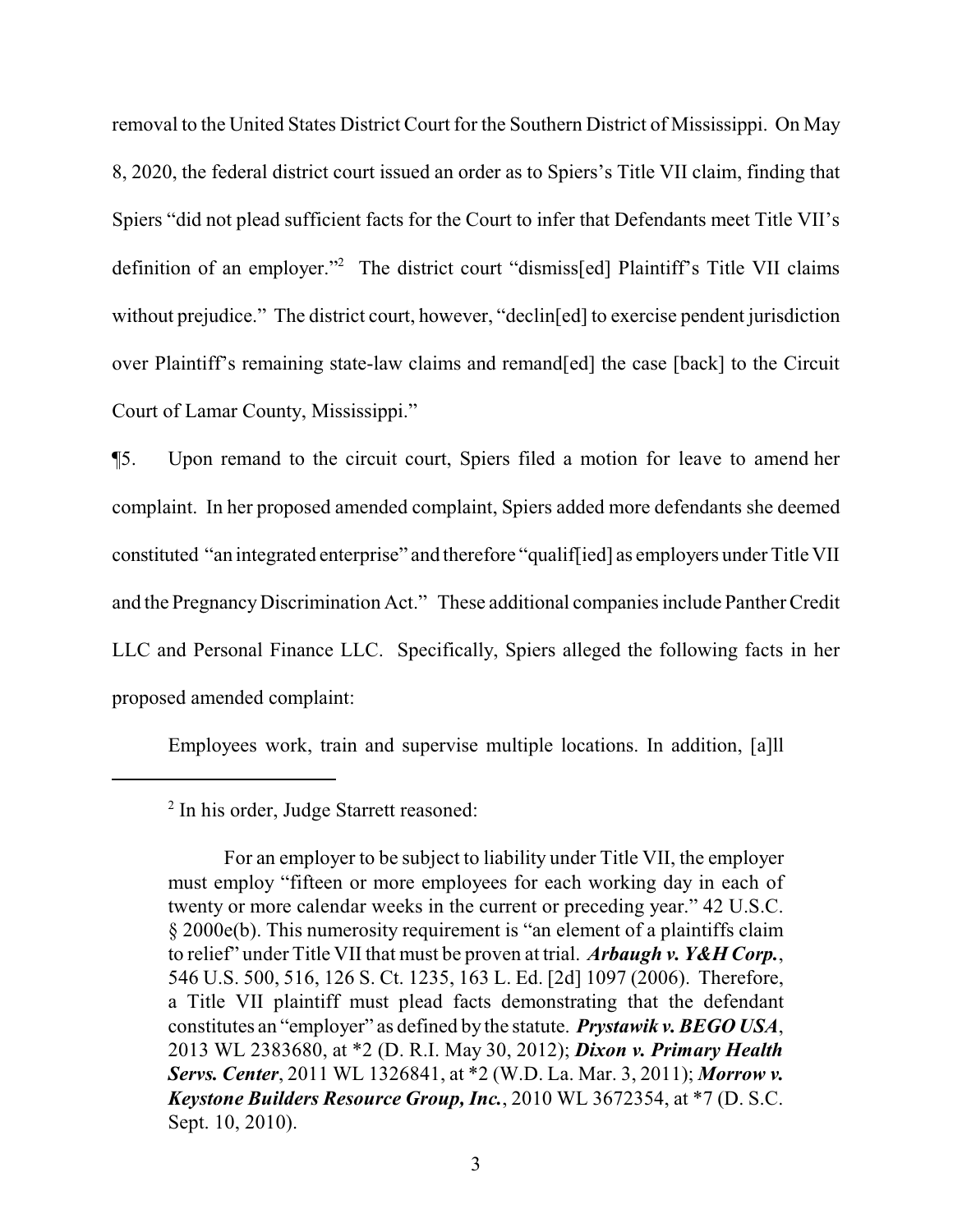Defendants share the same management and directors. Upon information and belief, bank accounts and funds are fluid and are moved between companies as different needs arise in different areas. All of the Defendants' finances, management, and labor relations are centrally controlled.

In making these changes, Spiers attempted to address the factual deficiency of her original complaint that underpinned the federal district court's basis for dismissing her Title VII claim.

¶6. Shortly after Spiers moved to amend, OGC and the Creditor Companies moved to dismiss Spiers's original complaint. In their motion, OGC and the Creditor Companies noted the dismissal of the Title VII claim by the federal district court and argued that the remaining state-law claims must also be dismissed for failure to state a claim. Specifically, OGC and the Creditor Companies argued that (1) Spiers's negligence claims are barred by the exclusivity provisions of the Mississippi Workers' Compensation Act; (2) Spiers's termination cannot serve as basis for an intentional-infliction-of-emotional-distress claim; and (3) Spiers's wrongful-termination claim cannot succeed because no relevant publicpolicy exception exists under the employment-at-will doctrine.

¶7. The circuit court held a hearing on both motions. After the hearing, the circuit court ruled from the bench in favor of OGC and the Creditor Companies. The circuit court reasoned that in making its decision it was refusing "to be an activist judge" and that "[t]his matter simply doesn't fit the current law." Then, on July 9, 2020, the circuit court entered its order denying Spiers's motion for leave to amend the complaint and granting OGC and the Creditor Companies' motion to dismiss the complaint with prejudice.

¶8. Aggrieved, Spiers appeals.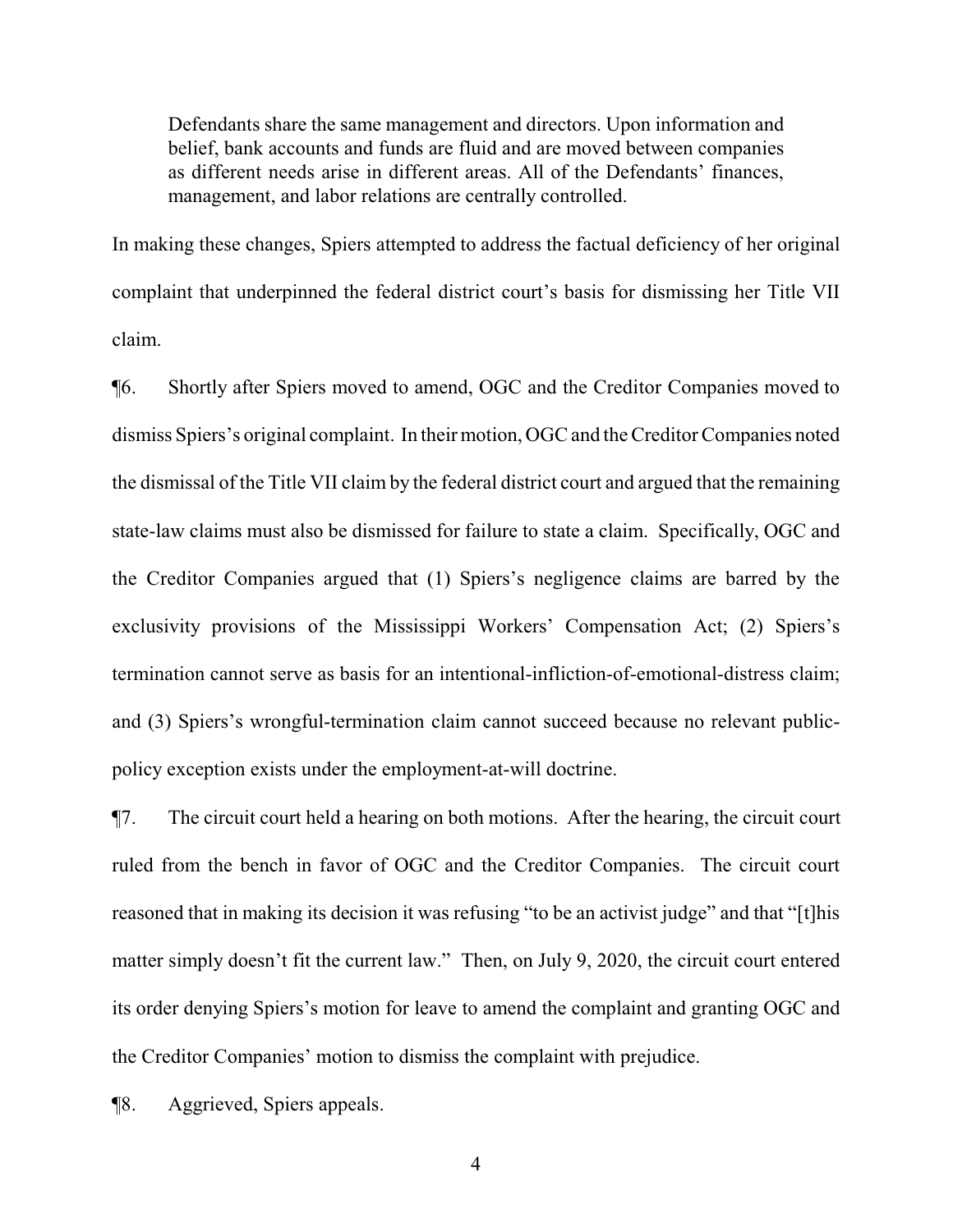### **ISSUES PRESENTED**<sup>3</sup>

- ¶9. On appeal, the parties have raised the following issues:
	- I. Whether the circuit court erred by denying the motion for leave to amend the complaint regarding the Title VII discrimination claim.
	- II. Whether the circuit court erred by granting the motion to dismiss regarding the state-law claims.

### **STANDARD OF REVIEW**

¶10. "The trial court's denial of a motion to amend a complaint is subject to an abuse of discretion standard of review." *Taylor Mach. Works, Inc. v. Great Am. Surplus Lines Ins. Co.*, 635 So. 2d 1357, 1362 (Miss. 1994) (citing *Broadhead v. Terpening*, 611 So. 2d 949, 953 (Miss. 1992)). Additionally, "[t]his Court reviews de novo a trial court's grant or denial of a motion to dismiss." *Johnson v. Rao*, 952 So. 2d 151, 154 (Miss. 2007) (citing *Harris v. Miss. Valley State Univ.*, 873 So. 2d 970, 988 (Miss. 2004)).

### **DISCUSSION**

## **I. Whether the circuit court erred by denying the motion for leave to amend the complaint regarding the Title VII discrimination claim.**

¶11. The circuit court denied Spiers's motion for leave to amend her complaint. Spiers asserts that the circuit court erred because the proposed amended complaint alleged that OGC and the Creditor Companies qualify as an employer under Title VII. Specifically, Spiers argues that OGC and the Creditor Companies constitute an "integrated enterprise." In turn, OGC and the Creditor Companies argue that Spiers's Title VII complaint amendments cannot

<sup>&</sup>lt;sup>3</sup> This section reflects the questions raised by the parties on appeal, but the issues as stated here have been reworded for coherence.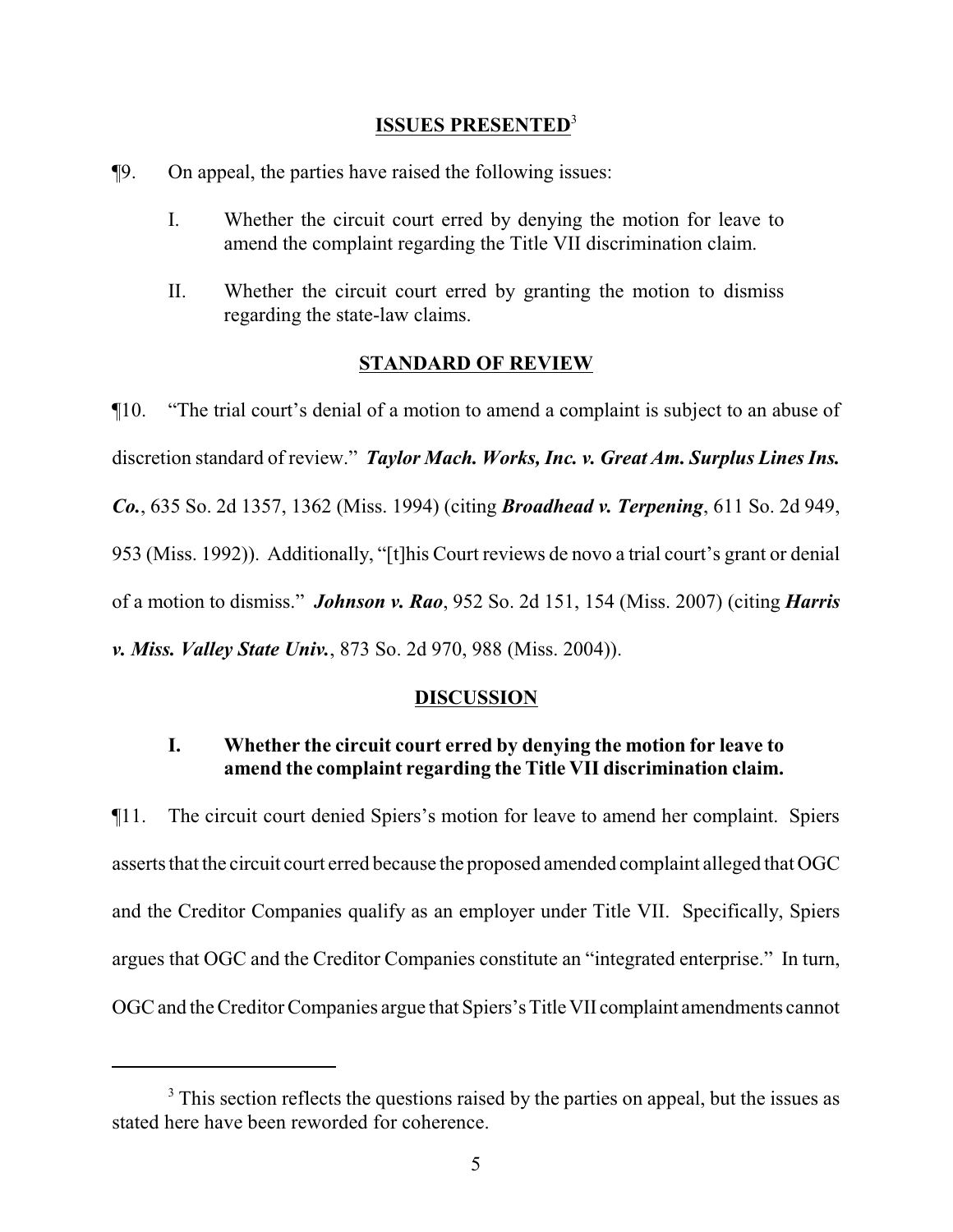survive a motion to dismiss because those amendments are futile—that is, the amendments are conclusory allegations that merely recite the factors used to determine what constitutes an integrated enterprise.<sup>4</sup> For the following reasons, we conclude that the circuit court abused its discretion by denying the motion for leave to amend the complaint.

¶12. After the federal district court granted the motion to dismiss Spiers's Title VII claim under Rule 12(b)(6) of the Federal Rules of Civil Procedure, Spiers moved in the circuit court for leave to amend her complaint. Rule 15 of the Mississippi Rules of Civil Procedure governs motions for leave to amend a complaint and states, in part, that "*[o]n sustaining a motion to dismiss* for failure to state a claim upon which relief can be granted, . . . leave to amend shall be granted when justice so requires[.]" M.R.C.P. 15(a) (emphasis added).<sup>5</sup> Furthermore, "leave shall be freely given when justice so requires." M.R.C.P. 15(a).

¶13. This Court has noted "that amended pleadings have been liberally permitted throughout Mississippi's legal history." *Webb v. Braswell*, 930 So. 2d 387, 393 (Miss.

2006). Even still, however, the rule is not absolute:

*In the absence of* any apparent or declared reason—such as undue delay, bad faith or dilatory motive on the part of the movant, repeated failure to cure deficiencies by amendments previously allowed, undue prejudice to the opposing party by virtue of allowance of the amendment, *futility of the amendment*, etc.—the leave sought should, as the rules require, be "freely given."

<sup>4</sup> *See Trevino v. Celanese Corp.*, 701 F.2d 397, 404 (5th Cir. 1983) (recognizing certain factors used to determine whether entities qualifyas integrated enterprises underTitle VII).

 $<sup>5</sup>$  Here, the circuit court was free to grant Spiers leave to amend when justice so</sup> required because the federal district court sustained a motion to dismiss. *See* M.R.C.P. 15(a).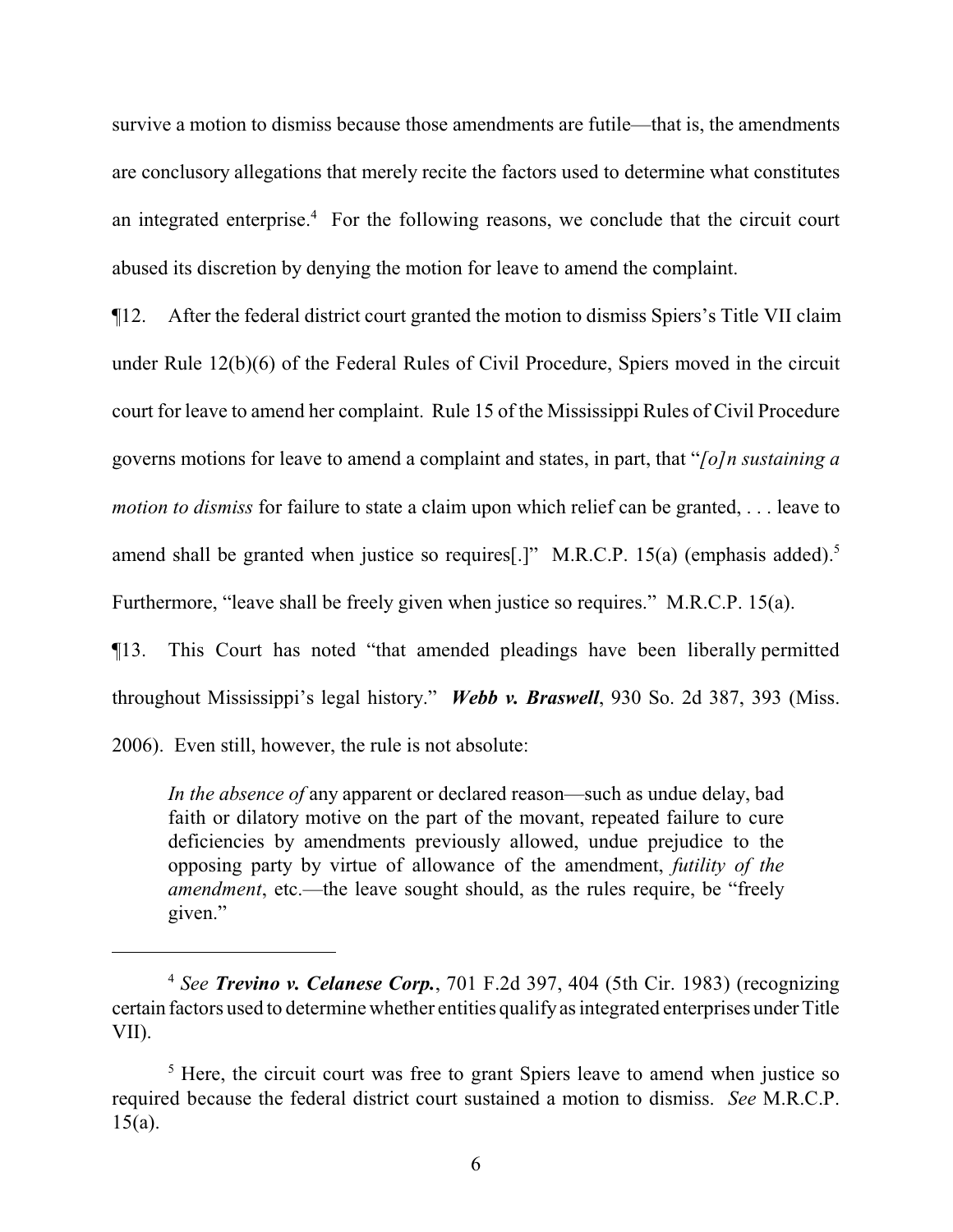*Id.* (emphasis added) (quoting *Moeller v. Am. Guar. & Liab. Ins. Co.*, 812 So. 2d 953, 962 (Miss. 2002)).

¶14. OGC and the Creditor Companies argue that the circuit court properly denied the motion for leave to amend the complaint because the proposed amendments were futile. Recently, our Court of Appeals provided a well-stated definition for futility of an amendment. In *Griffin v. CitiMortgage, Inc.*, the Court of Appeals recognized that "when the proposed 'amendment would still render the claim futile, the chancellor is well within [her] discretion to deny such request.'" *Griffin v. CitiMortgage, Inc.*, 296 So. 3d 767, 772 (Miss. Ct. App. 2020) (alteration in original) (quoting *Littlefield v. Littlefield*, 282 So. 3d 820, 829-30 (Miss. Ct. App. 2019) (citing *Hartford Cas. Ins. Co. v. Halliburton Co.*, 826 So. 2d 1206, 1219 (Miss. 2001))). The Court of Appeals continued by stating that "[i]n other words, a court may deny a motion for leave to amend a complaint if the proposed amended complaint would still fail to state a claim upon which relief could be granted." *Id.*

¶15. To be futile, the amendment must fail to state a claim. *Id.* Failure to state a claim is considered under Rule 12(b)(6). When considering a motion to dismiss for the failure to state a claim upon which relief can be granted, we are limited to review of the contents of the complaint, and "[t]he allegations in the complaint must be taken as true." *Crum v. City of Corinth*, 183 So. 3d 847, 851 (Miss. 2016) (alteration in original) (internal quotation marks omitted) (quoting *Rose v. Tullos*, 994 So. 2d 734 (Miss. 2008)). What OGC and the Creditor Companies really argue is not that Spiers fails to allege a claim but, rather, that the integrated-enterprise allegation cannot be proved. This assertion, however, is appropriate for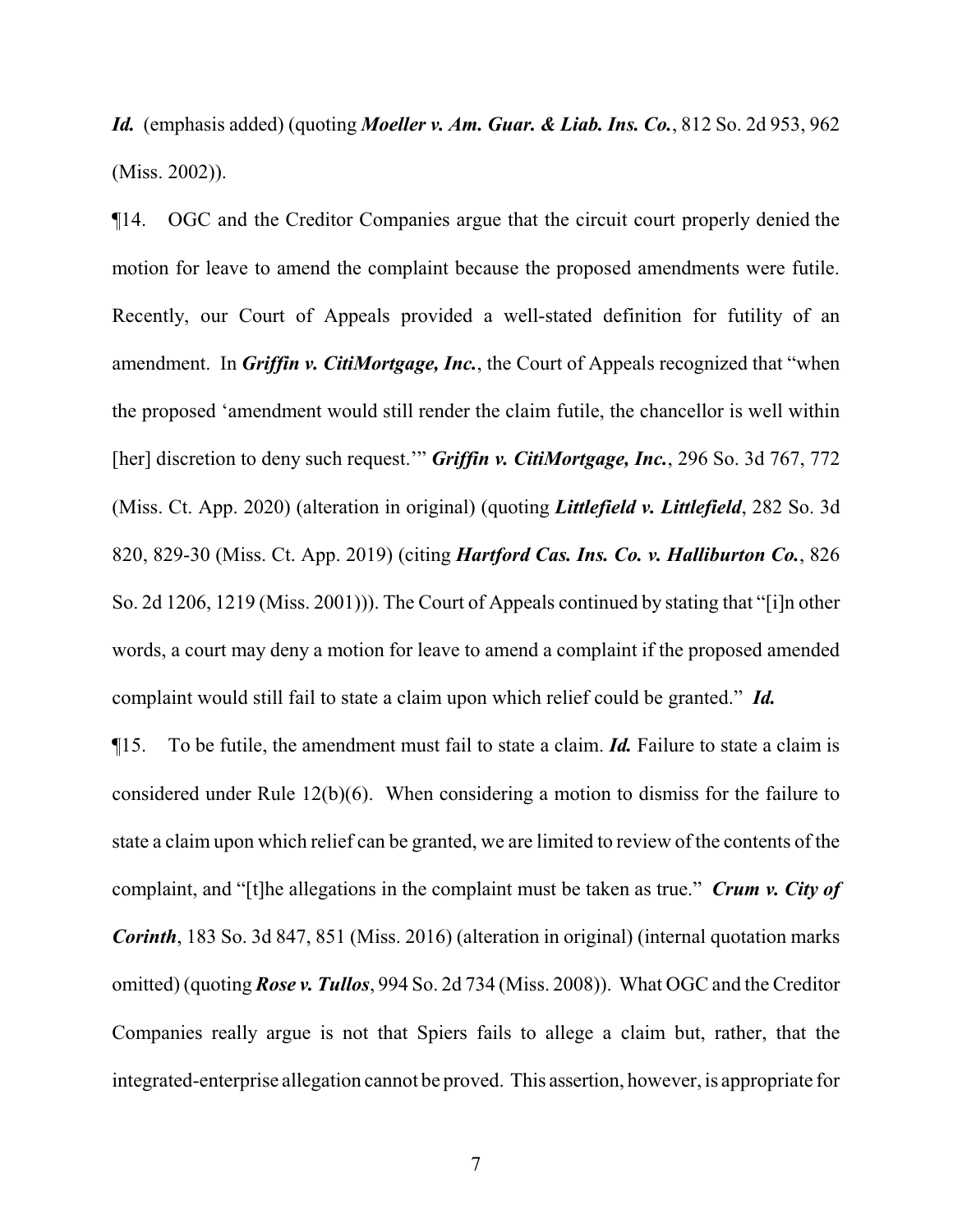a Rule 56 motion for summary judgment and not an analysis under Rule 12(b)(6). *See* M.R.C.P. 12(b)(6); *cf.* M.R.C.P. 56.

¶16. Here, Spiers's proposed amended complaint alleges that OGC and the Creditor Companies constitute an integrated enterprise, thus qualifying OGC and the Creditor Companies as an employer under Title VII. As mentioned above, for an employer to be held liable under Title VII, it must satisfy a numerosity requirement; that is, the employer must employ "fifteen or more employees for each working day in each of twenty or more calendar weeks in the current or preceding year." 42 U.S.C. § 2000e(b). The United States Court of Appeals for the Fifth Circuit developed factors to determine "when separate business entities are sufficiently interrelated for an employee whose Title VII rights have been violated to file a charge against both entities." *Trevino*, 701 F.2d at 403. These factors include: "(1) interrelation of operations, (2) centralized control of labor relations, (3) common management, and (4) common ownership or financial control." *Id.* (citing *Baker v. Stuart Broad. Co.*, 560 F.2d 389, 391-92 (8th Cir. 1977)). If, under those factors, separate business entities are sufficiently interrelated, satisfying Title VII's numerosity requirement, then the entities are described as "a single, *integrated enterprise*[,]" and, therefore, may be exposed to Title VII liability. *Id.* (emphasis added).

¶17. Spiers attempted to satisfyTitle VII byalleging that OGC and the Creditor Companies are an integrated enterprise in her proposed amended complaint. To support her integrated enterprise allegation, Spiers alleged the following facts:

Employees work, train and supervise multiple locations. In addition, [a]ll Defendants share the same management and directors. Upon information and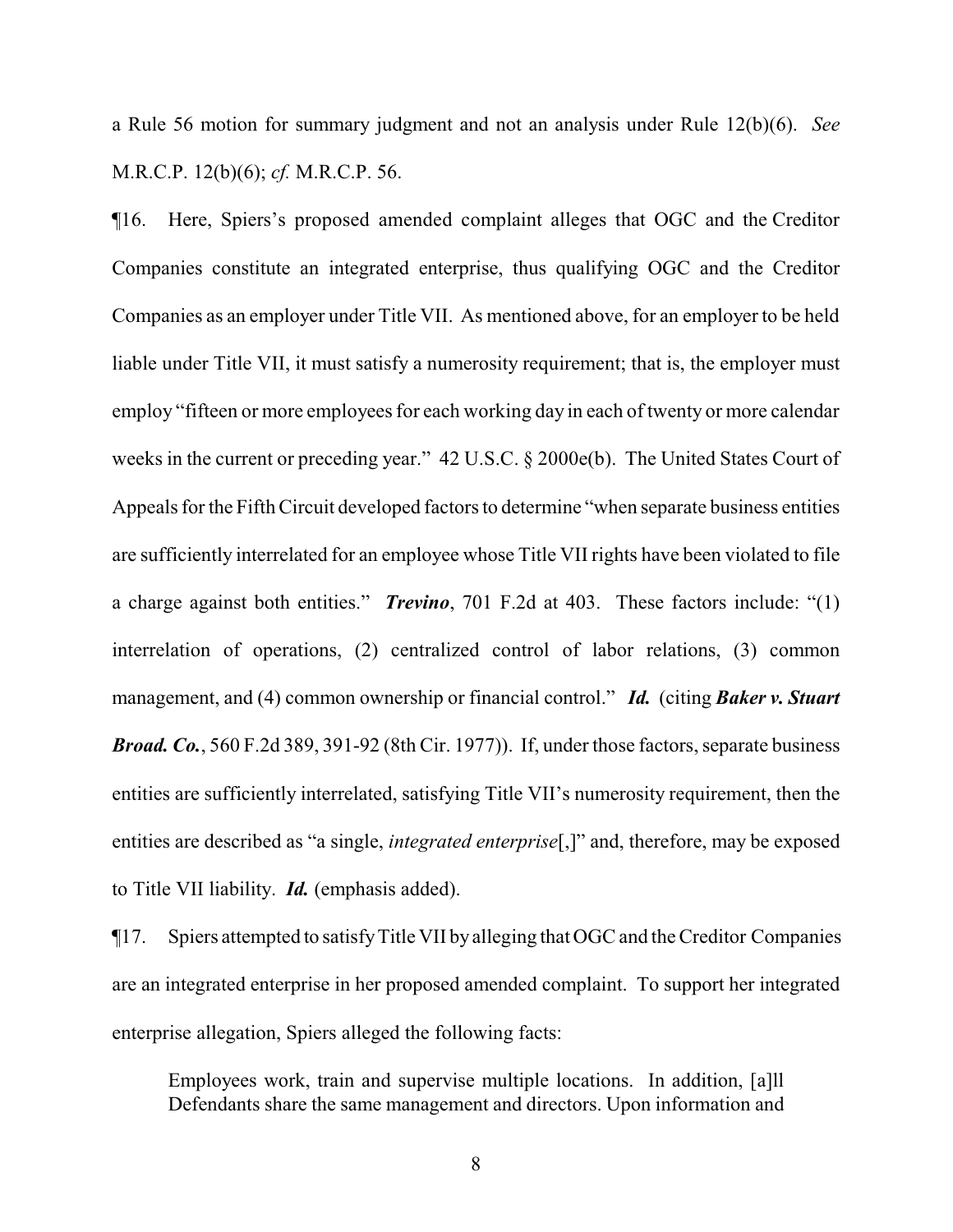belief, bank accounts and funds are fluid and are moved between companies as different needs arise in different areas. All of the Defendants' finances, management, and labor relations are centrally controlled.

These factual allegations are specific and address the individual integrated-enterprise prongs. Therefore, Spiers's amendments regarding her Title VII claim are not futile because her proposed amended complaint states a claim, supported by factual allegations, upon which, if proved, relief can be granted entitling Spiers to proceed to discovery. *See Griffin*, 296 So. 3d at 772. Whether Spiers can later prove these allegations is not before the Court today. Therefore, we conclude that the circuit court abused its discretion by denying Spiers leave to amend her complaint.

### **II. Whether the circuit court erred by granting the motion to dismiss regarding the state-law claims.**

¶18. The circuit court dismissed Spiers's state-law claims under Rule 12(b)(6) of the Mississippi Rules of Civil Procedure. "A rule 12(b)(6) motion to dismiss tests the legal sufficiency of a claim. . . . Therefore, we review de novo the denial of a motion to dismiss for failure to state a claim." *Bowden v. Young*, 120 So. 3d 971, 975 (Miss. 2013) (alteration in original) (internal quotation marks omitted) (quoting *Child.'s Med. Grp., P.A. v. Phillips*, 940 So. 2d 931, 933 (Miss. 2006)). "A motion to dismiss under the rule should not be granted unless, taking the factual allegations of the complaint as true, 'it appears beyond any reasonable doubt that the non movant can prove no set of facts in support of the claim which would entitle them to relief.'" *Id.* (quoting *Rein v. Benchmark Constr. Co.*, 865 So. 2d 1134, 1142 (Miss. 2004)). As for her state-law claims, Spiers has failed to state a claim that could entitle her to relief. We conclude that the circuit court did not err by dismissing those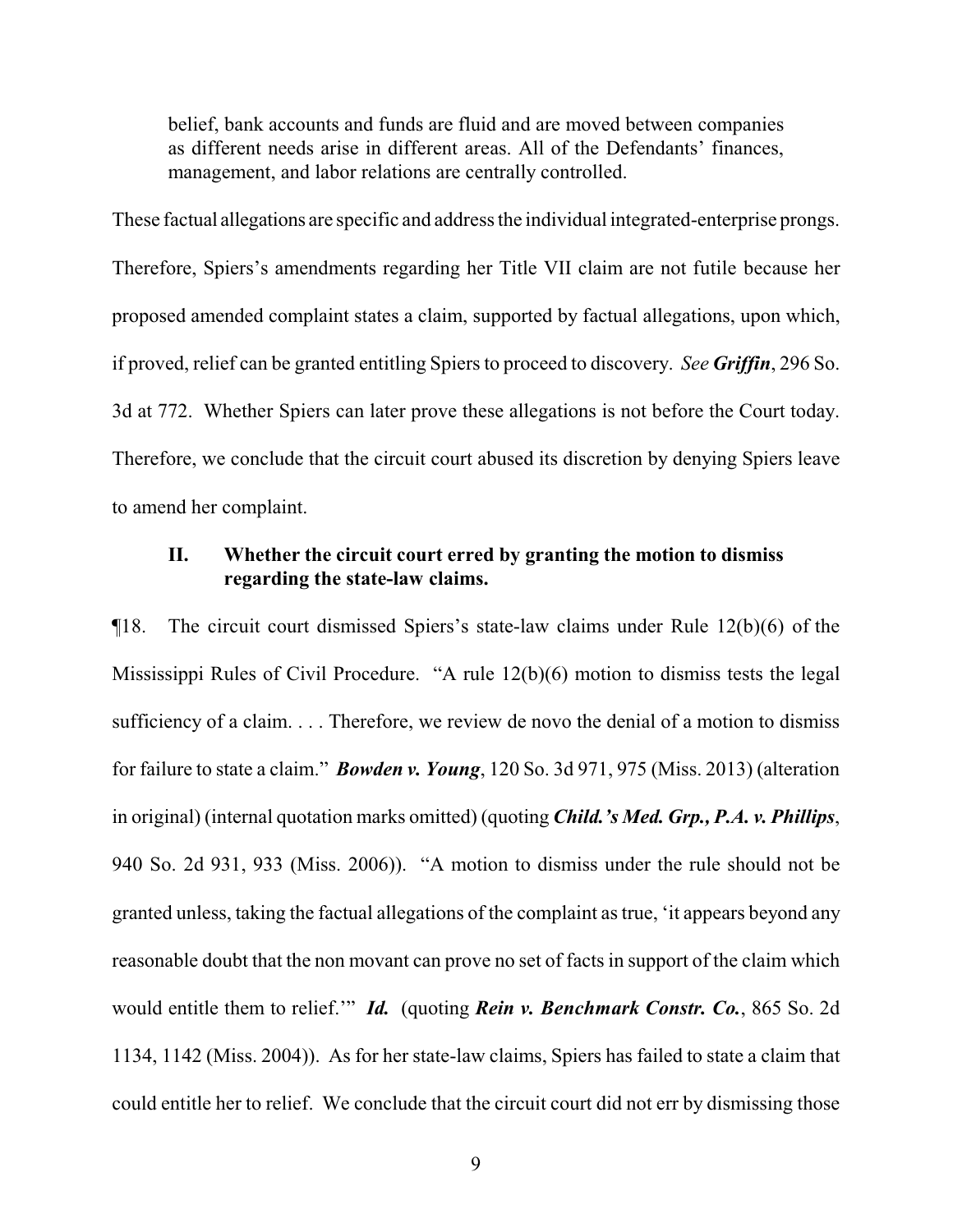claims.

# *A. Whether the negligence claims were properly dismissed.*

¶19. The circuit court dismissed Spiers's four different claims of negligence (negligence, negligent infliction of emotional distress, gross negligence, and negligent supervision). OGC and the Creditor Companies contend that the negligence claims were barred by the exclusivity provisions of the Mississippi Workers' Compensation Act (MWCA), Mississippi Code Section 71-3-9 (Rev. 2011), and, therefore, the circuit court properly dismissed the negligence claims. Spiers opposes the dismissal of her negligence claims and argues that the MWCA's exclusivity provisions do not apply because OGC's actions were intentional, thus invoking an exception to the MWCA's exclusivity provisions. We find the circuit court did not err.

¶20. Section 71-3-9, in relevant part, provides that "[t]he liability of an employer to pay compensation shall be exclusive and in place of all other liability of such employer to the employee[.] Miss. Code Ann. § 71-3-9 (Rev. 2011). "This Court repeatedly has held that, 'in order for a willful tort to be outside the exclusivity of the [MWCA], the employe[r]'s action must be done "*with an actual intent to injure* the employee."'" *Bowden*, 120 So. 3d at 976 (alterations in original) (emphasis added) (quoting *Griffin v. Futorian Corp.*, 533 So. 2d 461, 464 (Miss. 1988)). "[A] mere willful and malicious act is insufficient to give rise to the intentional tort exception to the exclusive remedy provisions of the [MWCA] . . . . Reckless or grossly negligent conduct is not enough to remove a claim from the exclusivity of the [MWCA]." *Id.* (alterations in original) (internal quotation marks omitted) (quoting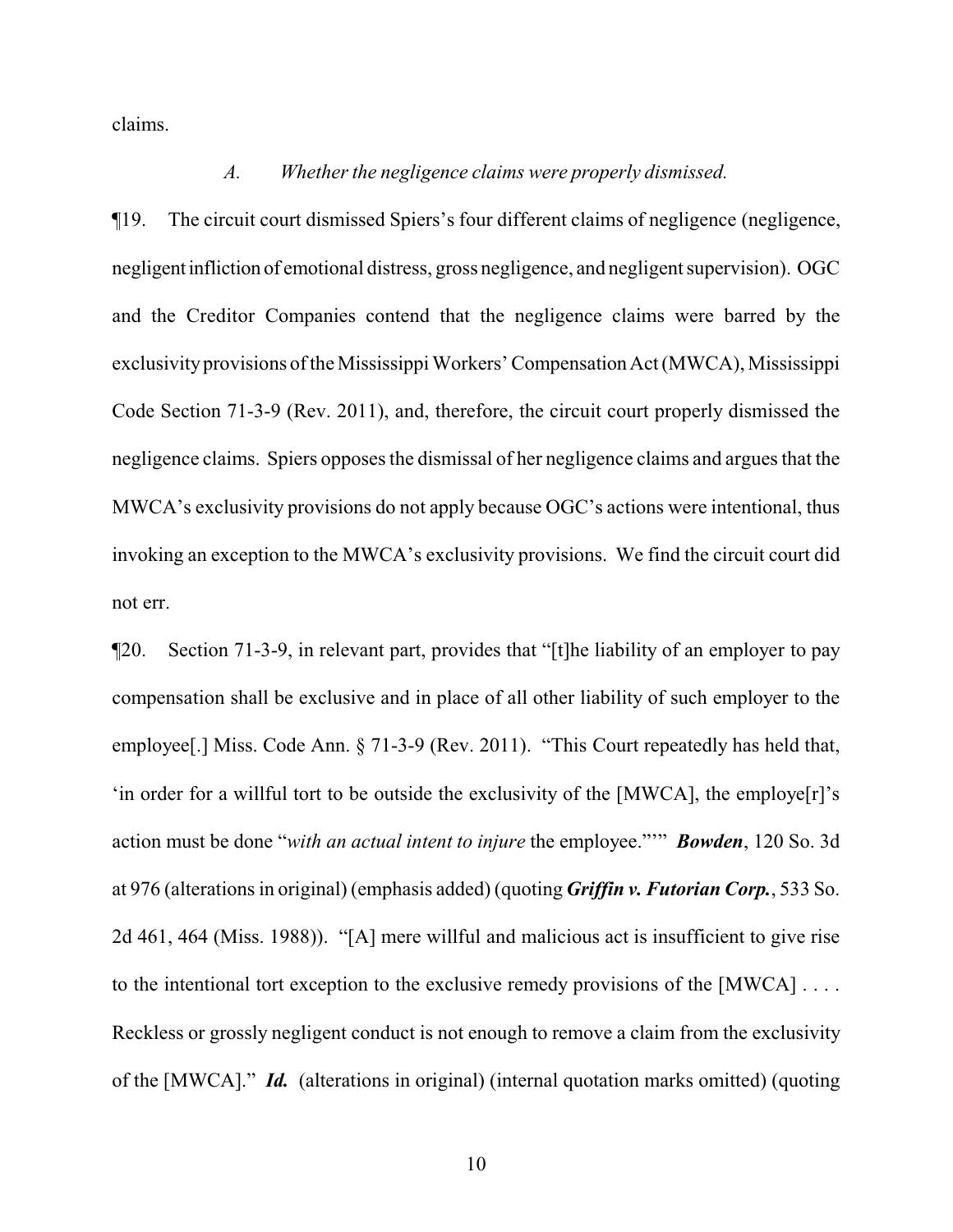*Blailock v. O'Bannon*, 795 So. 2d 533, 535 (Miss. 2001)). In other words,

[F]or a tort claim against an employer to fall outside the MWCA and survive Rule 12(b)(6) dismissal, *a plaintiff must allege that the actions of the employer went beyond negligence, gross negligence, or recklessness*. In order to succeed on such a claim, the plaintiff must allege and prove that the employer acted with an actual intent to injure the employee, with full knowledge that the employee would be injured and with the purpose of the action being to cause injury to the employee.

Id. (emphasis added). And as this Court has stated time and time again, "few cases have escaped the Act's 'powerful grasp' of exclusivity." *In re Estate of Gorman ex rel. Gorman v. State*, 307 So. 3d 421, 425 (Miss. 2020) (quoting *Bowden*, 120 So. 3d at 977).

¶21. Spiers alleged four separate claims of negligence. Those claims, however, cannot escape the exclusivity of the MWCA. *Id.*; *see also S. Farm Bureau Life Ins. Co. v. Thomas*, 299 So. 3d 752, 759 (Miss. 2020) ("Their claim for negligent infliction of emotional distress is barred by the exclusivity provision of the Mississippi Worker's Compensation Act." (citing *Bowden*, 120 So. 3d at 976)). Therefore, we conclude that the circuit court did not err by dismissing the negligence claims.

## *B. Whether the claim for intentional infliction of emotional distress was properly dismissed.*

¶22. The circuit court also dismissed Spiers's claim for intentional infliction of emotion distress. In arguing that the circuit court erred, Spiers relies heavily on *Jones v. Fluor Daniel Services Corp.*, 959 So. 2d 1044 (Miss. 2007). We find, however, that *Jones* is distinguishable from today's case and, thus, Spiers's reliance on it is mistaken.

¶23. In Mississippi, liability for claims of intentional infliction of emotional distress "does not extend to 'mere insults, indignities, threats, annoyances, petty oppression, or other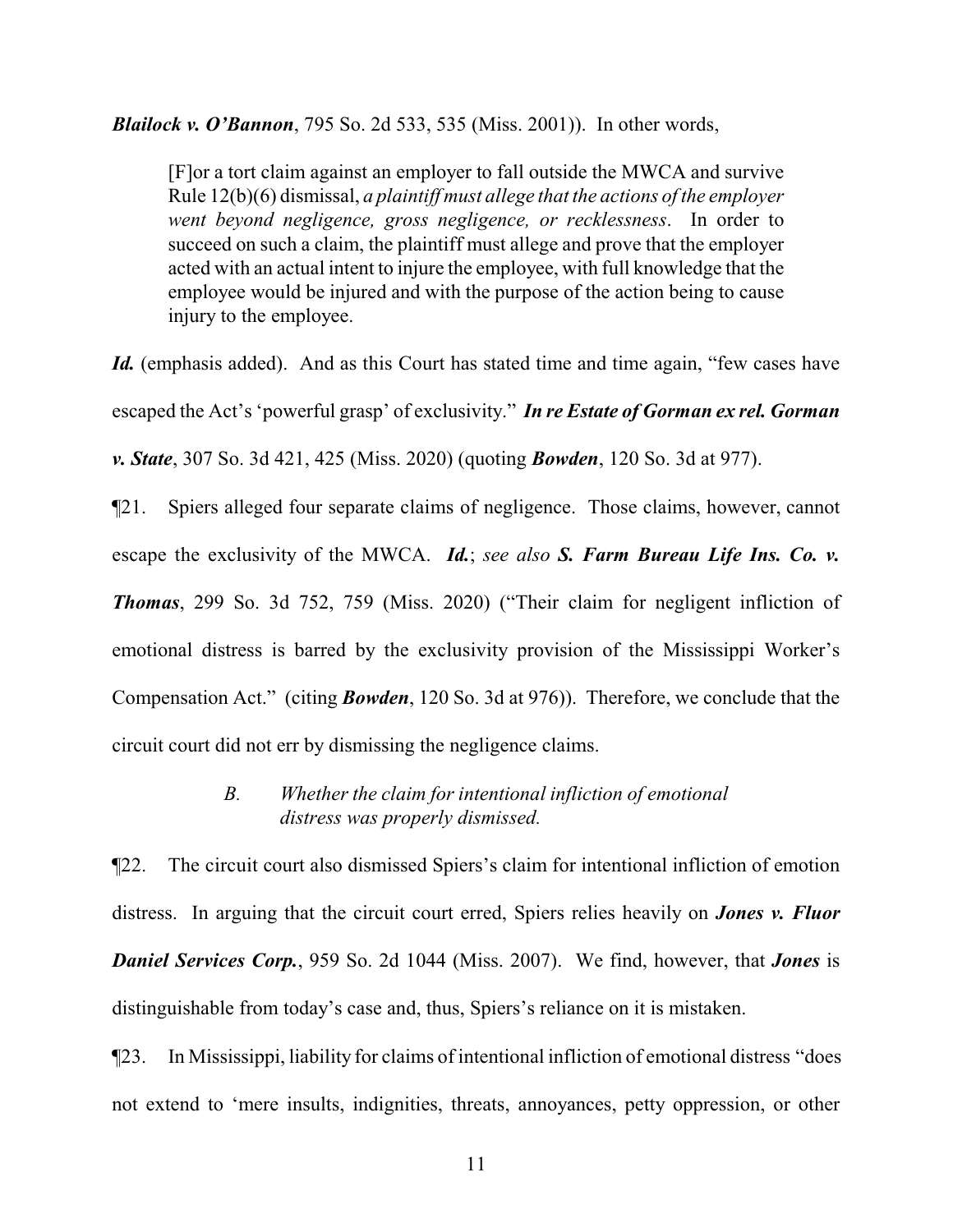trivialities.'" *Collins v. City of Newton*, 240 So. 3d 1211, 1220 (Miss. 2018) (quoting *Pegues v. Emerson Elec. Co.*, 913 F. Supp. 976, 982 (N.D. Miss. 1996)). And "damages for intentional infliction of emotional distress are usually not recoverable in mere employment disputes." *Thomas*, 299 So. 3d at 759 (internal quotation marks omitted) (quoting *Raiola v. Chevron U.S.A., Inc.*, 872 So. 2d 79, 85 (Miss. Ct. App. 2004)). "Only in the most unusual cases does the conduct move out of the realm of an ordinary employment dispute into the classification of extreme and outrageous, as required for the tort of intentional infliction of emotional distress." *Id.* (internal quotation marks omitted) (quoting *Prunty v. Ark. Freightways, Inc.*, 16 F.3d 649, 654 (5th Cir. 1994)).

¶24. In *Jones*, this Court considered a claimfor intentional infliction of emotional distress made by former African-American employees against their former employer based, in part, on racial slurs. 959 So. 2d at 1048. In *Jones*, we reasoned:

Returning to the case at bar, we note that referring to a group of black employees as "monkeys," while terrible on its own, could possibly be passed off as a tasteless joke. However, . . . that insult *coupled with* an apparent reference to lynching could permit a reasonable juror to conclude that this comment was outrageous and revolting.

*Id.* at 1049 (emphasis added) (citing *Richmond v. Miss. Dep't of Hum. Servs.*, 745 So. 2d 254, 262 (Miss. 1999)). For additional support, we looked to other cases from other jurisdictions that involved similar facts and similar claims. *Id.* In each of those cases, those courts determined that an unbalanced power dynamic between the employer and the employee, coupled with an insult, gave rise to an intentional-infliction-of-emotional-distress claim. *Id.* Ultimately, we allowed the African-American employees to pursue their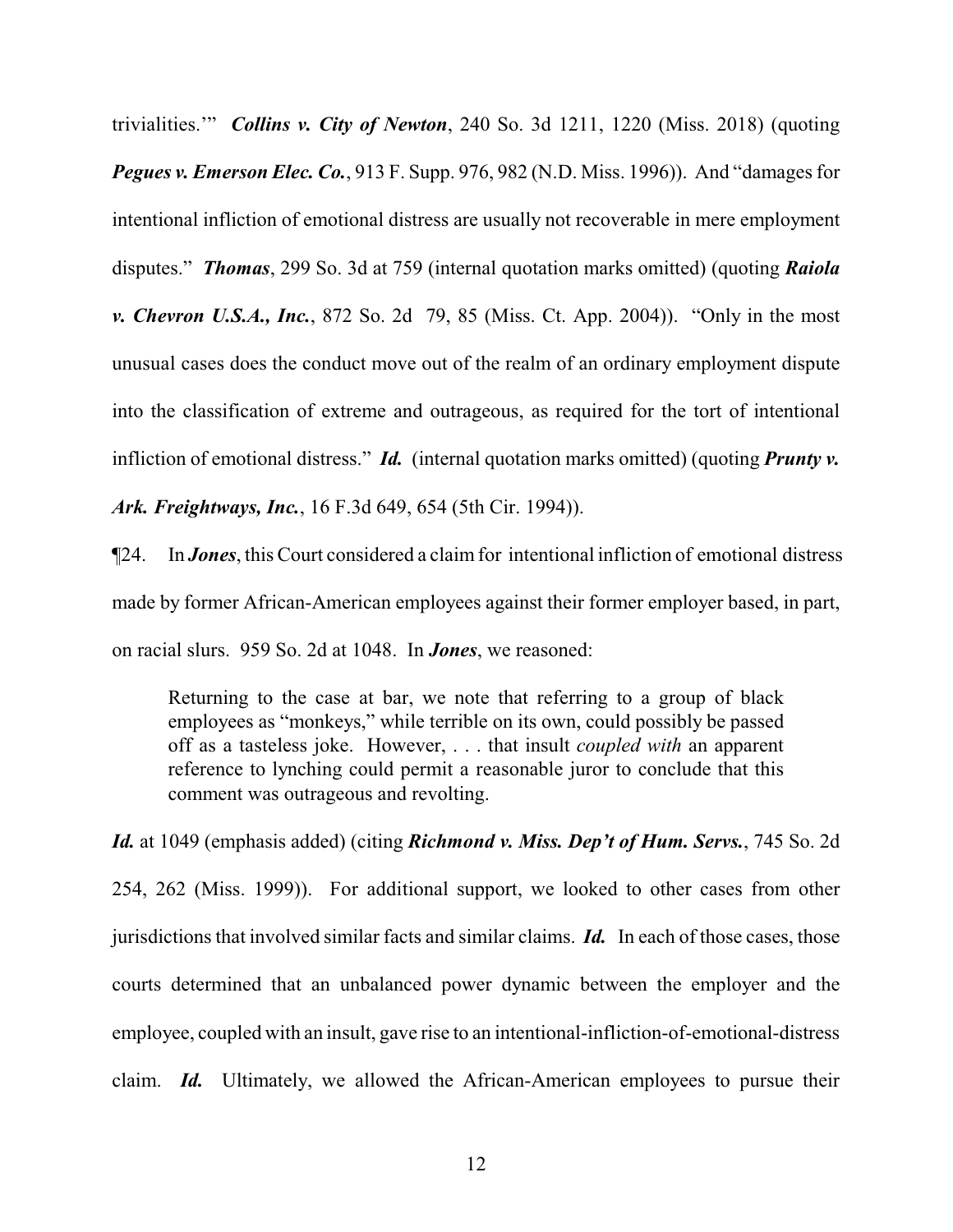intentional-infliction-of-emotional-distress claim. *Id.* at 1050.

¶25. In today's case, Spiers asserts that because OGC's supervisor referred to her pregnancy as a disease, and because OGC refused to hire another pregnant person and terminated Spiers for being pregnant, this case rises to the same level of outrageous and revolting behavior found in *Jones*. As noted above, the Court in *Jones* permitted an intentional-infliction-of-emotional distress claim to proceed when a racially charged insult was coupled with a reference to lynching could permit a reasonable juror to conclude that this comment was outrageous and revolting. *Id.* at 1049. Unlike *Jones*, however, Spiers's allegations involve no such threat of violence or similar conduct. Rather, her allegation amounts to a mere unactionable insult. *See Collins*, 240 So. 3d at 1220 (quoting *Pegues*, 913 F. Supp. at 982). Additionally, while *Jones* mentioned cases that involved an unbalanced power dynamic, those cases merely stand for the proposition that intentional infliction of emotional distress can arise in the workplace. *Jones*, 959 So. 2d at 1049-50; *cf. Thomas*, 299 So. 3d at 759 ("Only in the most unusual cases does the conduct move out of the realm of an ordinary employment dispute into the classification of extreme and outrageous, as required for the tort of intentional infliction of emotional distress." (internal quotation marks omitted) (quoting *Prunty*, 16 F.3d at 654)).

¶26. With respect to the dissent, we are not requiring a showing of a threat of violence for claims of intentional infliction of emotional distress. *See* CDIP Op. ¶ 45 ("However, a threat of violence is not required to support a claimof intentional infliction of emotional distress."). As a matter of fact, our reference is to a "threat of violence or *similar conduct*." (Emphasis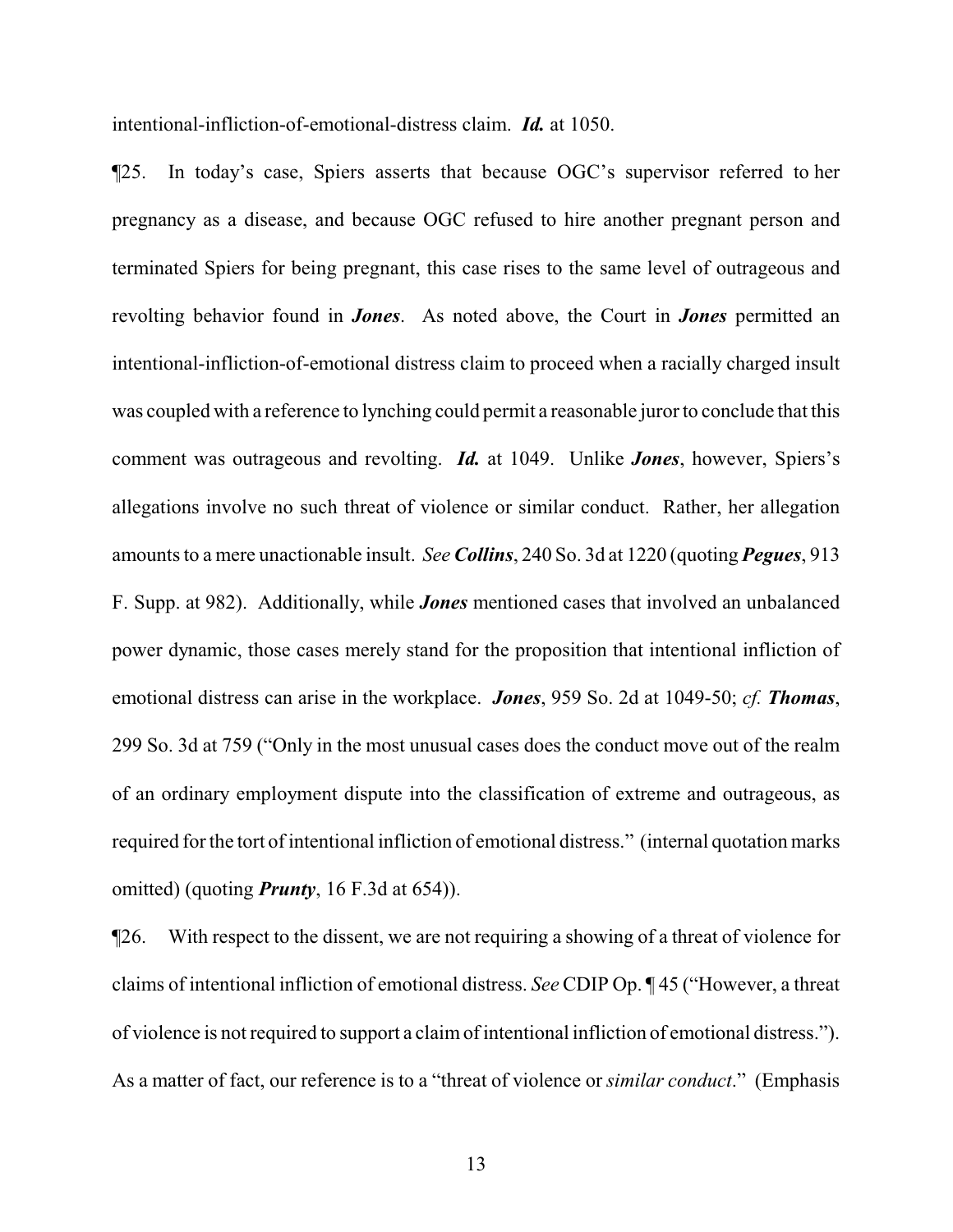added.) As has been stated, proving intentional infliction of emotional distress in Mississippi is a "tall order." *Speed v. Scott*, 787 So. 2d 626, 630 (Miss. 2001) (quoting *Jenkins v. City of Grenada*, 813 F. Supp. 443, 446 (N.D. Miss. 1993)). While the statements alleged, if proved, are absolutely despicable and terribly insulting, they are still merely insults. Other courts, with similar facts and equally (and in some instances more) egregious conduct, have found the same. *See Martin v. Winn-Dixie La., Inc.*, 132 F. Supp. 3d 794 (M.D. La. 2015); *see also Pizzimenti v. Oldcastle Glass Inc.*, 666 F. Supp. 2d 839 (N.D. Ohio 2009); *Merfeld v. Warren Cnty. Health Servs.*, 597 F. Supp. 2d 942 (S.D. Iowa 2009); *Walker v. Golden Pantry Food Stores, Inc.*, No. 3:04-CV-91(CDL), 2005 WL 3179988 (M.D. Ga. Nov. 29, 2005); *Allen v. Com. Pest Control, Inc.*, 78 F. Supp. 2d 1371 (M.D. Ga. 1999).

¶27. We conclude that "[Spiers] fail[s] to allege 'conduct . . . "so outrageous in character, and so extreme in degree, as to go beyond all possible bounds of decency, and to be regarded as atrocious, and utterly intolerable in a civilized community."'" *Thomas*, 299 So. 3d at 359 (third alteration in original) (quoting *Bowden*, 120 So. 3d at 980). Therefore, the circuit court did not err by dismissing the intentional-infliction-of-emotional-distress claim.

## *C.* Whether the claim for wrongful termination was properly *dismissed.*

¶28. The circuit court also dismissed Spiers's claim that she was wrongfully terminated. Spiers argues that the circuit court erred because public policy should afford her an exception to Mississippi's employment-at-will doctrine. OGC and the Creditor Companies assert that no such exception should be allowed. We find the circuit court did not err by dismissing the wrongful-termination claim.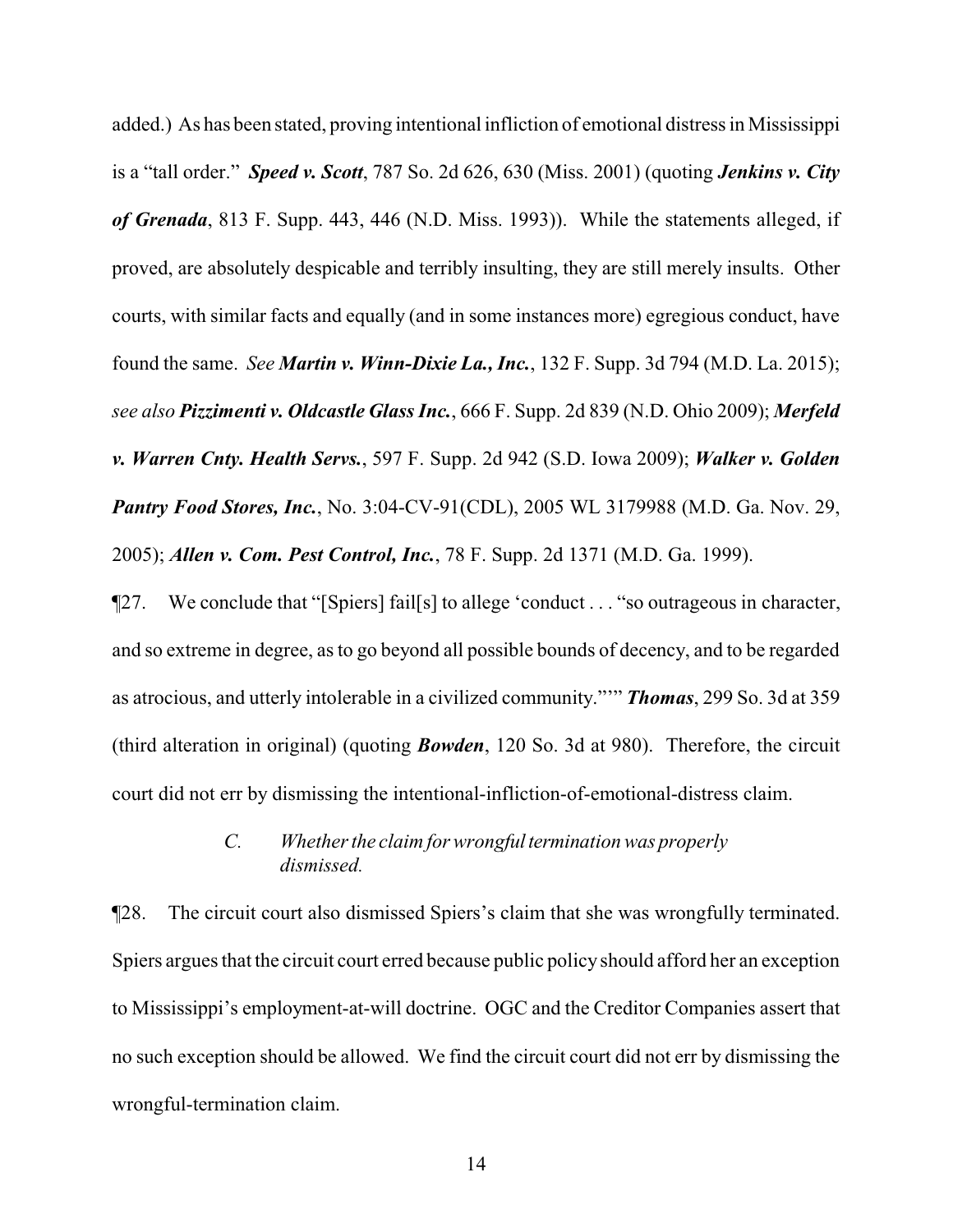¶29. "Mississippi has followed the common-law rule of at-will employment for more than 150 years." *Swindol v. Aurora Flight Scis. Corp.*, 194 So. 3d 847, 849 (Miss. 2016) (citing *Kelly v. Miss. Valley Gas Co.*, 397 So. 2d 874, 874-75 (Miss. 1981)). Under this rule, "absent an employment contract expressly providing to the contrary, an employee may be discharged at the employer's will for good reason, bad reason, or no reason at all, excepting only reasons independently declared legally impermissible." *Id.* at 850 (internal quotation marks omitted) (quoting *McArn v. Allied Bruce-Terminix Co., Inc.*, 626 So. 2d 603, 606 (Miss. 1993)).

¶30. This Court has recognized public policyexceptionsto the employment at-will doctrine in only two "narrow" circumstances. *Thomas*, 299 So. 3d at 757 (quoting *McArn*, 626 So. 2d at 607). Every other time an exception has been proposed, this Court has "deferred to the legislative process to create exceptions to the at-will doctrine." *Id.* at 758 (citing *Swindol*, 194 So. 3d at 852). The public policy exceptions that have been adopted are:

(1) an employee who refuses to participate in an illegal act . . . shall not be barred by the common law rule of employment at will from bringing an action in tort for damages against his employer; [and]

(2) an employee who is discharged for reporting illegal acts of his employer to the employer or anyone else is not barred by the employment at will doctrine from bringing action in tort for damages against his employer.

*Id.* n.3 (alterations in original) (quoting *McArn*, 626 So. 2d at 607).

¶31. Spiers relies on article 7, section 191, of the Mississippi Constitution and Mississippi Code Section 79-1-9 (Rev. 2013) to support her argument. The Mississippi Constitution provides, in relevant part, that "[t]he legislature shall provide for the protection of the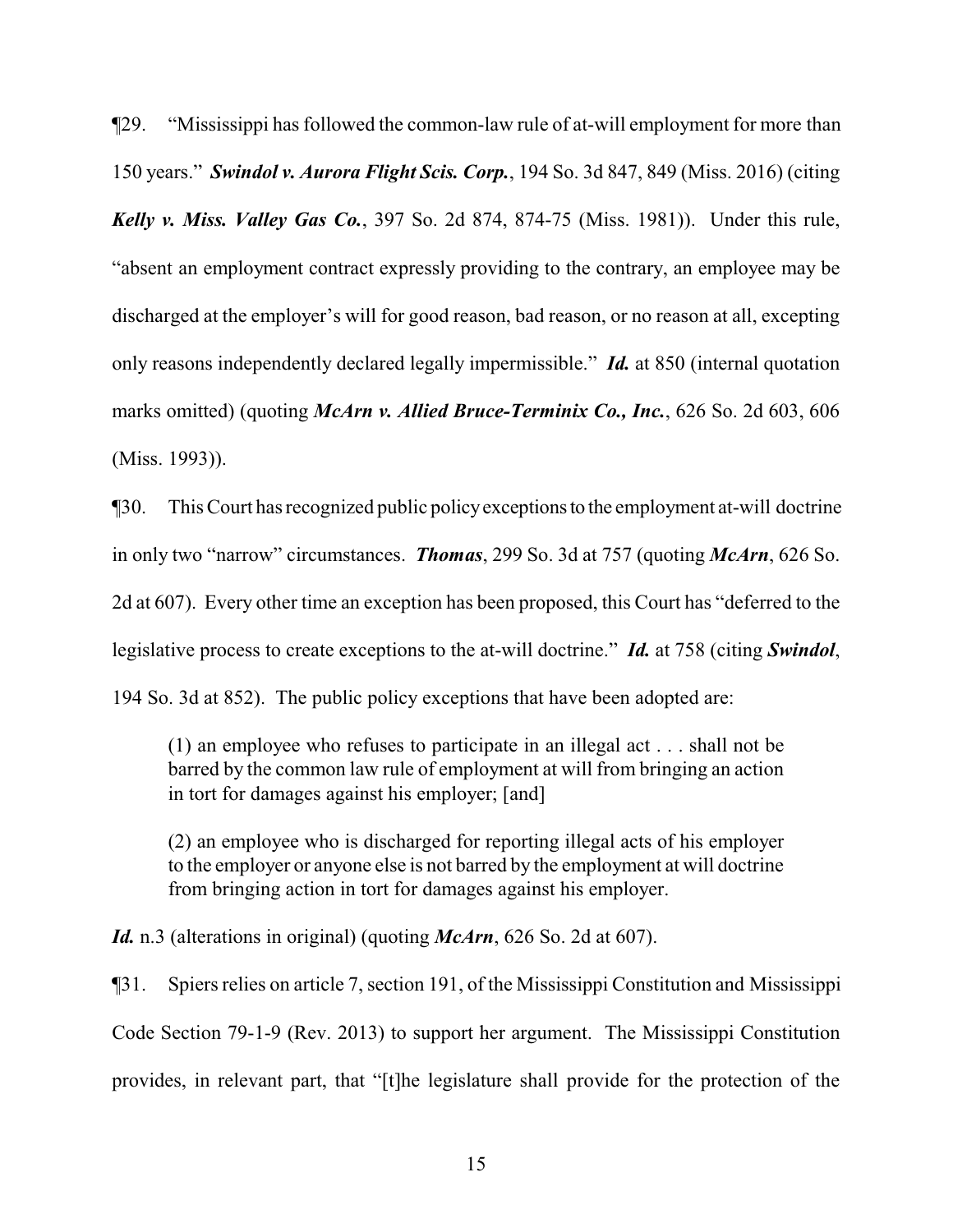employees of all corporations doing business in this state from interference with their social, civil, or political rights by said corporation, their agents or employees." Miss. Const. art. 7, § 191. Additionally, the Mississippi Code provides, in relevant part, that "[a]ny corporation doing business in this state shall be liable to a penalty of two hundred fifty dollars (\$250.00) for every unlawful interference with the social, civil, or political rights of any its . . . employees[.]" Miss. Code Ann. § 79-1-9 (Rev. 2013). Spiers argues that, based upon these authorities, this Court should adopt a new public-policy exception. The constitutional provision, however, is not self executing because it merely provides power to the legislature to act. Miss. Const. art. 7, § 191. Further, the statutory provision is a penalty provision that provides only an enforcement mechanism to use when an actual interference does occur. Miss. Code Ann. § 79-1-9 (Rev. 2015). It does not provide Spiers a basis for her requested extension of *McArn*.

¶32. Spiers also makes an additional argument under *Swindol*. *Swindol* involved a lawsuit brought by a former employee against the former employer when the employee was terminated for having a firearm on company property. 194 So. 3d at 848. There, the employee alleged wrongful termination under Mississippi Code Section 45-9-55 (Rev. 2015). *Id.* Indeed, the Court agreed with the employee and held that "we find that the Legislature" has declared it 'legally impermissible' for an employer to terminate an employee for having a firearm inside his locked vehicle on company property." *Id.* at 852-53.

¶33. Spiers relies on *Swindol* to argue that, if termination based on having a firearm is "legally impermissible," then termination based on being pregnant should be as well. Spiers,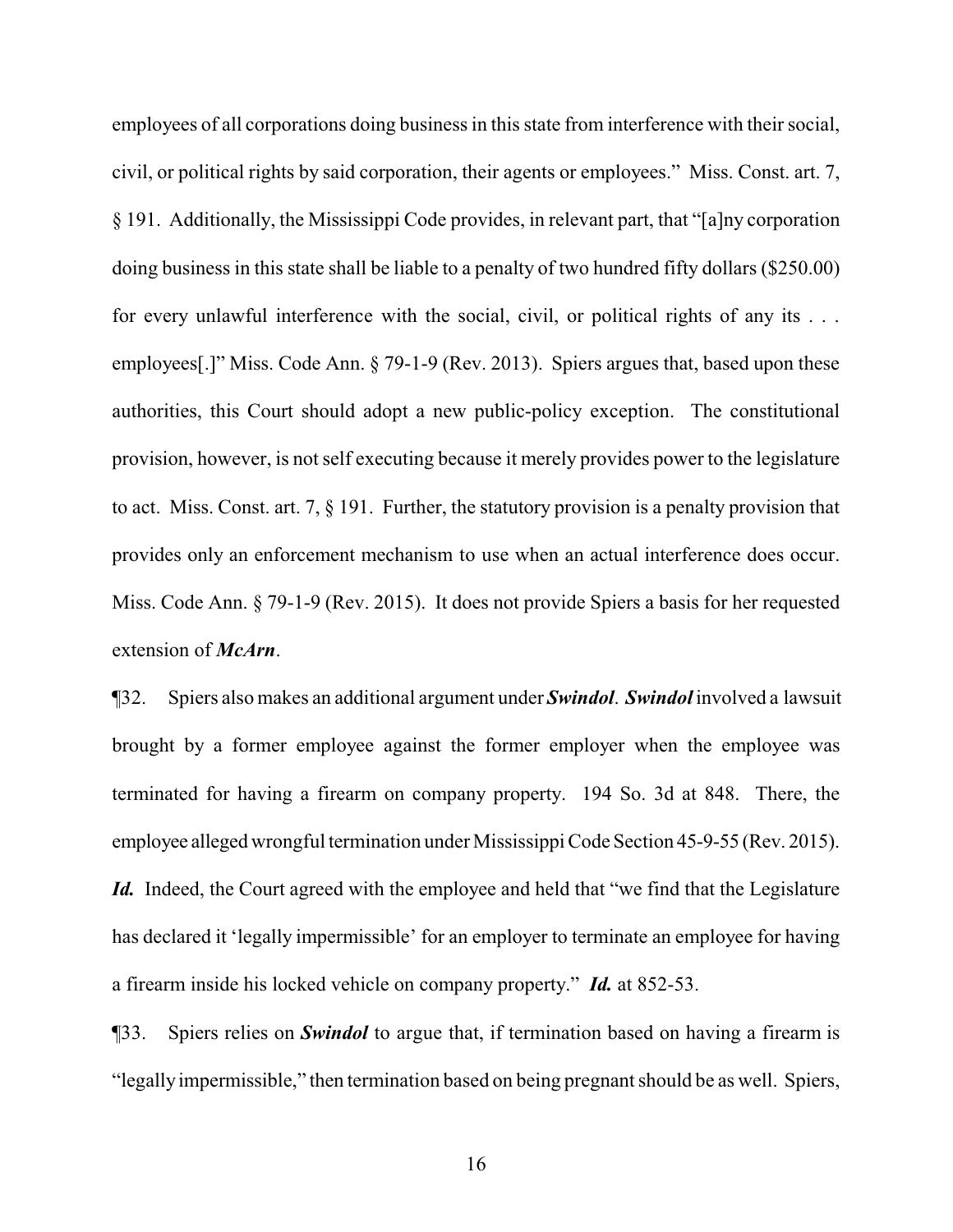however, misses the point. The Court *itself* did not "declare it 'legally impermissible' for an employer to terminate an employee for having a firearm inside his locked vehicle on company property." *Id.* Rather, as noted in *Swindol*, it was *the legislature* that made that declaration. *Id.* Therefore, we conclude that it is the legislature, and not this Court, that must make such a declaration here.<sup>6</sup>

¶34. Apart from *McArn*, this Court has repeatedly denied requests to create a new public policy exception to the employment at-will doctrine. *E.g.*, *id.* at 852; *Kelly*, 397 So. 2d at 876. Recently, this Court rejected such a request in *Thomas*, 299 So. 3d 752. There, former employees brought an action for wrongful termination, among other things, against their former employer allegedly based on age and gender discrimination. *Id.* at 754. The employees asked for a public-policy exception to the employment-at-will doctrine after failing to properly pursue their claims under federal law, i.e. Title VII of the Civil Rights Act of 1964, 42 U.S.C. §§ 2000e to 2000e-17 (2012), and the Age Discrimination in Employment Act of 1967, 29 U.S.C. §§ 621 to 634 (2012). *Id.* at 757. After considering their request, we held that

Terminations motivated by sex and age discrimination have already

<sup>6</sup> The Mississippi Legislature has repeatedly declined to enact pregnancy discrimination laws. *See* Mississippi Civil Rights Act, H.B. 1345, Reg. Sess. (Miss. 2019) (died in committee on February 5, 2019); Mississippi Pregnant Workers Fairness Act, S.B. 2148, Reg. Sess (Miss. 2020) (died in committee on March 3, 2020); Mississippi Civil Rights Act, H.B. 806, Reg. Sess. (Miss. 2021) (died in committee February 2, 2021); Mississippi Civil Rights Act, S.B. 2089, Reg. Sess. (Miss. 2021) (died in committee February 2, 2021). As one failed bill notes, "Mississippi historically has no workplace laws to protect pregnant women from being forced out or fired when they need only a simple, reasonable accommodation in order stayon the job." Mississippi Pregnant Workers Fairness Act, S.B. 2148, Reg. Sess., § 2 (Miss. 2020).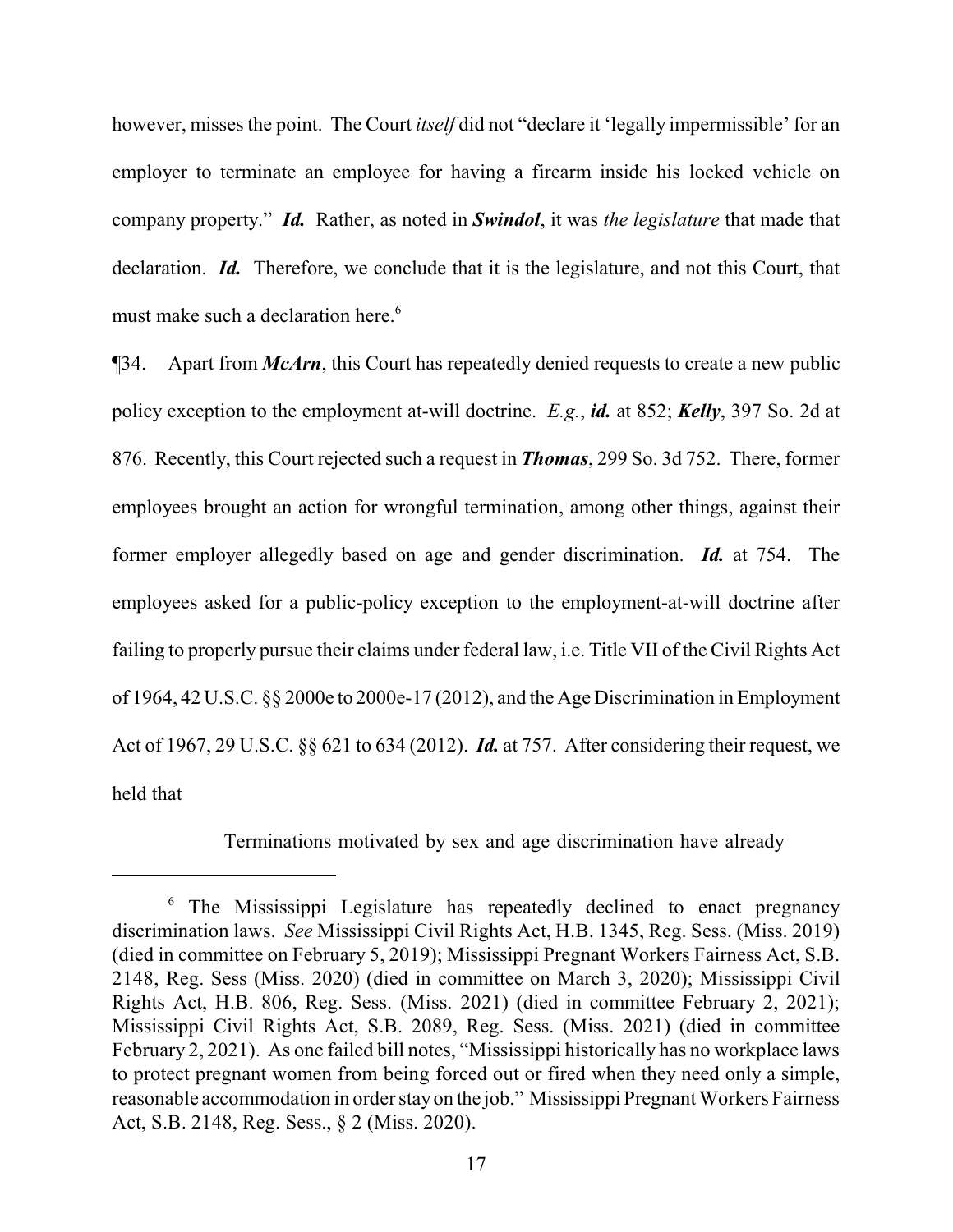been "independently declared legally impermissible" under Title VII and the ADEA. *McArn*, 626 So. 2d at 606. . . . For this reason, we decline to grant their request to judicially create a common-law cause of action—or an exception to an already existing exception—advanced seemingly to skirt the procedural requirements of their statutory cause of action.

*Thomas*, 299 So. 3d at 758.

¶35. Here, as in *Thomas*, we also decline to grant Spiers's request because "there is no void necessitating this Court 'judicially graft another exception to the employment at-will-doctrine' because exceptions for sex . . . discrimination already exist." *Id.* (quoting *Swindol*, 194 So. 3d at 852). If the legislature wishes to amend the employment-at-will doctrine, it may do so, but we will not usurp that role. *Id.* Therefore, we conclude that the circuit court did not err by dismissing Spiers's claim for wrongful termination.

#### **CONCLUSION**

¶36. We hold that the circuit court abused its discretion by denying Spiers leave to amend her complaint. The circuit court, however, did not err by dismissing Spiers's state-law claims. Therefore, we affirm the dismissal of the Circuit Court of Lamar County as to the state-law claims, but we reverse the decision of the circuit court denying Spiers leave to amend her complaint, and we remand this case for further proceedings.

#### ¶37. **AFFIRMED IN PART; REVERSED AND REMANDED IN PART.**

# **RANDOLPH,C.J.,MAXWELL,BEAM,ISHEEANDGRIFFIS, JJ., CONCUR. KING, P.J., CONCURS IN PART AND DISSENTS IN PART WITH SEPARATE WRITTEN OPINION JOINED BY KITCHENS, P.J., AND COLEMAN, J.**

# **KING, PRESIDING JUSTICE, CONCURRING IN PART AND DISSENTING IN PART:**

¶38. I agree that the circuit court erred by denying Brittany Spiers's motion for leave to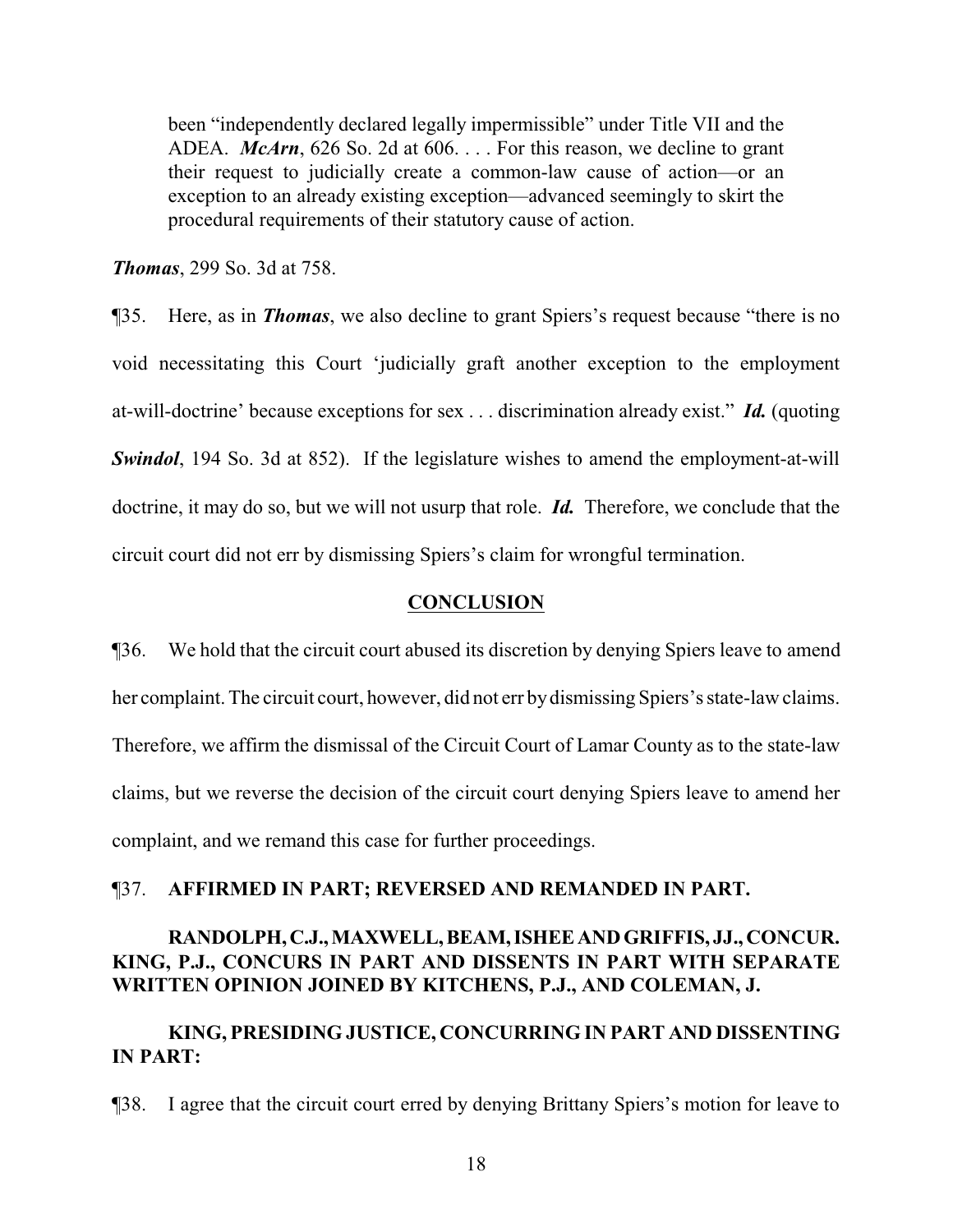amend her complaint. Yet because Spiers's supervisor at Oak Grove Credit, LLC, made extreme and outrageous comments regarding Spiers's pregnancy that cannot be tolerated in a civilized society, I strongly disagree with the majority's finding that the circuit court properly dismissed Spiers's claim for intentional infliction of emotional distress.

 $\P$ 39. "A Rule 12(b)(6) motion to dismiss tests the legal sufficiency of a claim. ... Therefore, we review de novo the denial of a motion to dismiss for failure to state a claim." *Bowden v. Young*, 120 So. 3d 971, 975 (Miss. 2013) (alteration in original) (internal quotation marks omitted) (quoting *Child.'s Med. Grp., P.A. v. Phillips*, 940 So. 2d 931, 933 (Miss. 2006)). The factual allegations of the complaint are taken as true, and the motion to dismiss should not be granted unless "it appears beyond any reasonable doubt that the non movant can prove no set of facts in support of the claim which would entitle them to relief." *Id.* (internal quotation marks omitted) (quoting *Rein v. Benchmark Constr. Co.*, 865 So. 2d 1134, 1142 (Miss. 2004)).

¶40. In order to recover in an employment dispute for a claim of intentional infliction of emotional distress, "the defendants' conduct must be wanton and willful, as well as evoke outrage or revulsion." *Collins v. City of Newton*, 240 So. 3d 1211, 1220 (Miss. 2018) (citing *Speed v. Scott*, 787 So. 2d 626, 630 (Miss. 2001)). Additionally, "[t]he severity of the acts should be such that they are atrocious and intolerable in a civilized society." *Id.* (citing *Speed*, 787 So. 2d at 630). As the United States Court of Appeals for the Fifth Circuit has stated, "'[e]xtreme and outrageous' conduct is difficult to define." *Johnson v. Merrell Dow Pharm., Inc.*, 965 F.2d 31, 33 (5th Cir. 1992). However, section 46 of the Restatement of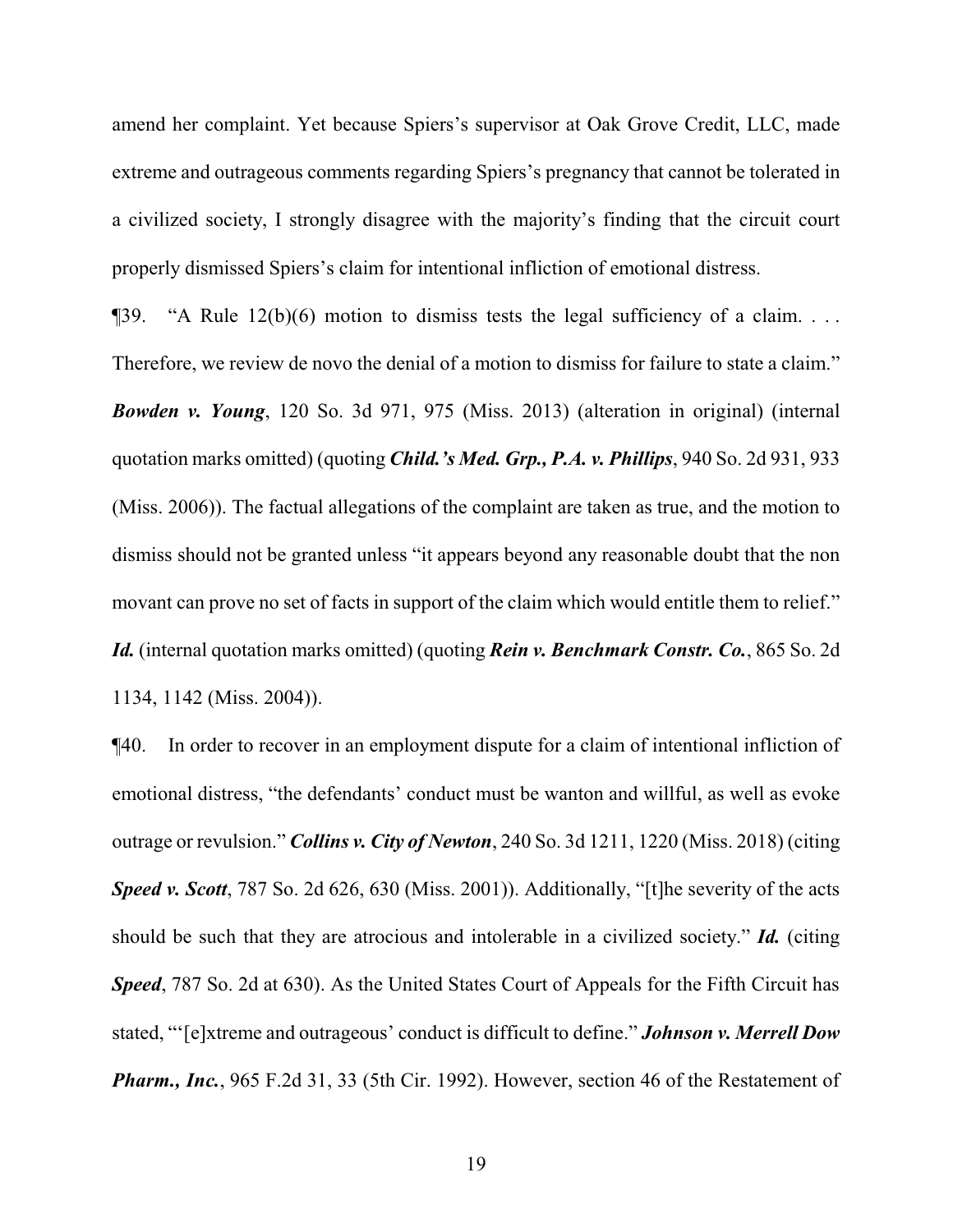Torts provides that, "[g]enerally, the case is one in which the recitation of the facts to an average member of the community would arose his resentment against the actor, and lead him to exclaim, 'Outrageous!'" Restatement (Second) of Torts § 46, cmt. d (Am. L. Inst. 1965).

¶41. Here, Spiers alleged that her supervisor, Aaron McAdam, informed her that she was being terminated because she was pregnant. McAdam allegedly stated that he wanted to wait to fire her until she went on maternity leave, but the company wanted the termination to take effect before maternity leave started. Spiers was then replaced by a person who was not pregnant. Moreover, Spiers stated that McAdam had "often" referred to her pregnancy as a disease and stated that "women with children should be home instead of working." Spiers also averred that another candidate was denied employment because she was pregnant and that McAdam had stated that "we have one of you in the office. We don't need two." I would find that Spiers's allegations that her supervisor discriminated against pregnant people and often referred to pregnancy as a disease do rise to an outrageous and revulsive level and rise above a mere employment dispute.

¶42. I disagree with the majority's determination that Oak Grove Credit's conduct amounted to a mere unactionable insult. The majority cites *Collins*, in which a family of firefighters had "essentially rel[ied] on rumors that [the mayor] was 'talking bad' about [them] without any allegations regarding the actual substance of what he said to anyone that would disparage any of the Collinses." 240 So. 3d at 1221. This Court found that the Collinses' allegations failed to "rise to the level of more than any employment dispute that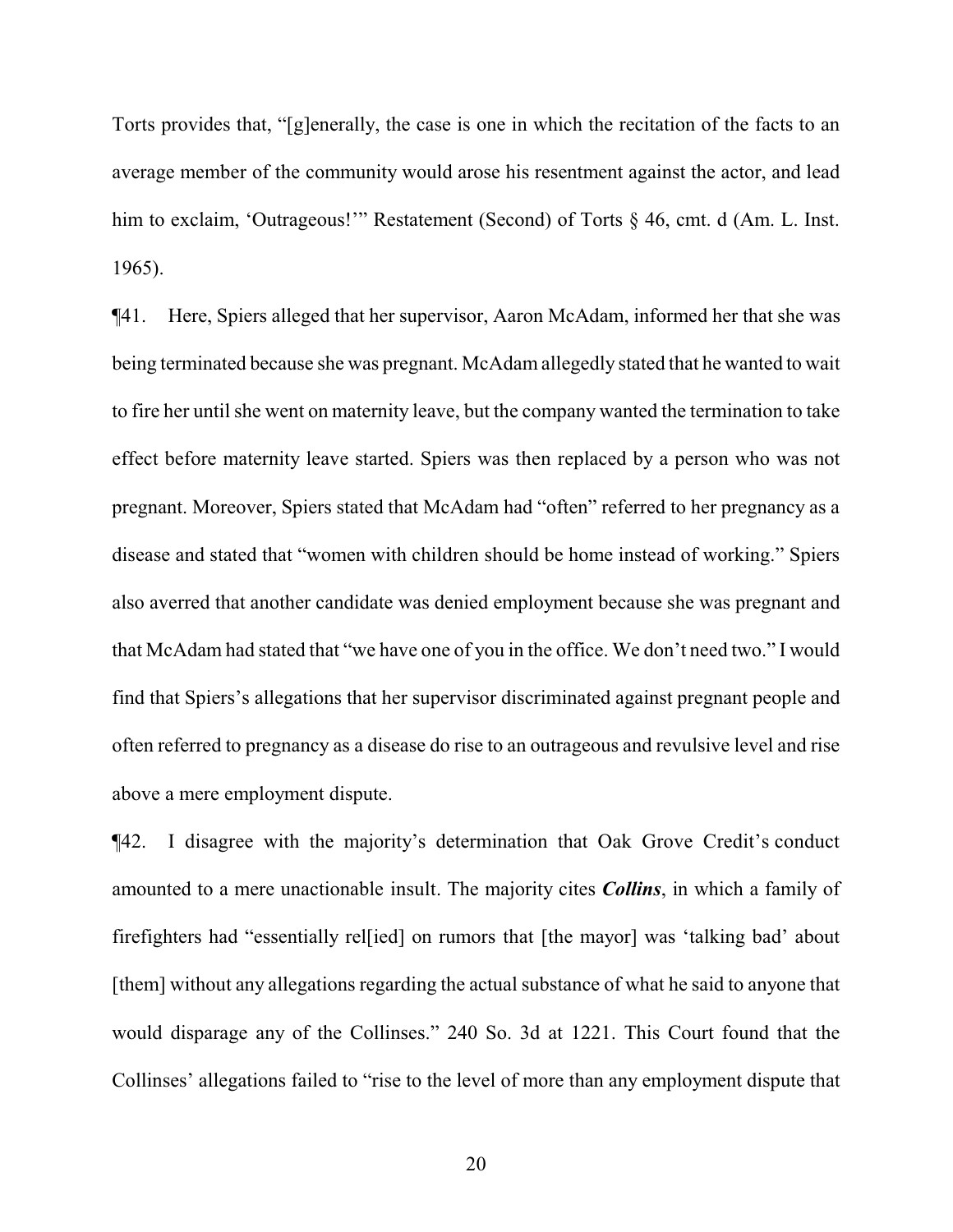may have its roots in personal animosity" and did not rise to an outrageous or revulsive level.

*Id.*

¶43. Oak Grove Credit's actions through its supervisor rose far above the level of personal animosity. It is true that "an employer must be able to supervise, review, criticize, demote, transfer and discipline employees[.]" *Johnson*, 965 F.2d at 34. However, this does not give an employer license to demean and harass its employees for being pregnant. This Court has quoted the Louisiana Supreme Court: "[a] plaintiff's status as an employee may entitle him to a greater degree of protection from insult and outrage by a supervisor with authority over him than if he were a stranger." *Jones v. Fluor Daniel Servs. Corp.*, 959 So. 2d 1044, 1049 (Miss. 2007) (internal quotation marks omitted) (quoting *White v. Monsanto Co.*, 585 So. 2d 1205, 1210 (La. 1991)). Spiers specifically alleged the substance of what her supervisor had said to disparage her. Spiers alleged that her supervisor had often referred to pregnancy as a disease while knowing that Spiers herself was pregnant. He stated that women with children should not work. Moreover, Spiers was not simply fired; she avers that she was fired from her position as the direct result of her pregnancy and before she went on maternity leave. Black's Law Dictionary defines outrageous conduct as "[c]onduct so extreme that it exceeds all reasonable bounds of human decency; behavior that is extremely shocking, offensive, or unfair." *Conduct*, Black's Law Dictionary (11th ed. 2019). I would find this conduct outrageous and unacceptable.

¶44. In *Jones*, the plaintiffs were all black males and employees of Fluor Daniel. 959 So. 2d at 1045. The plaintiffs brought a claim for intentional infliction of emotional distress and

21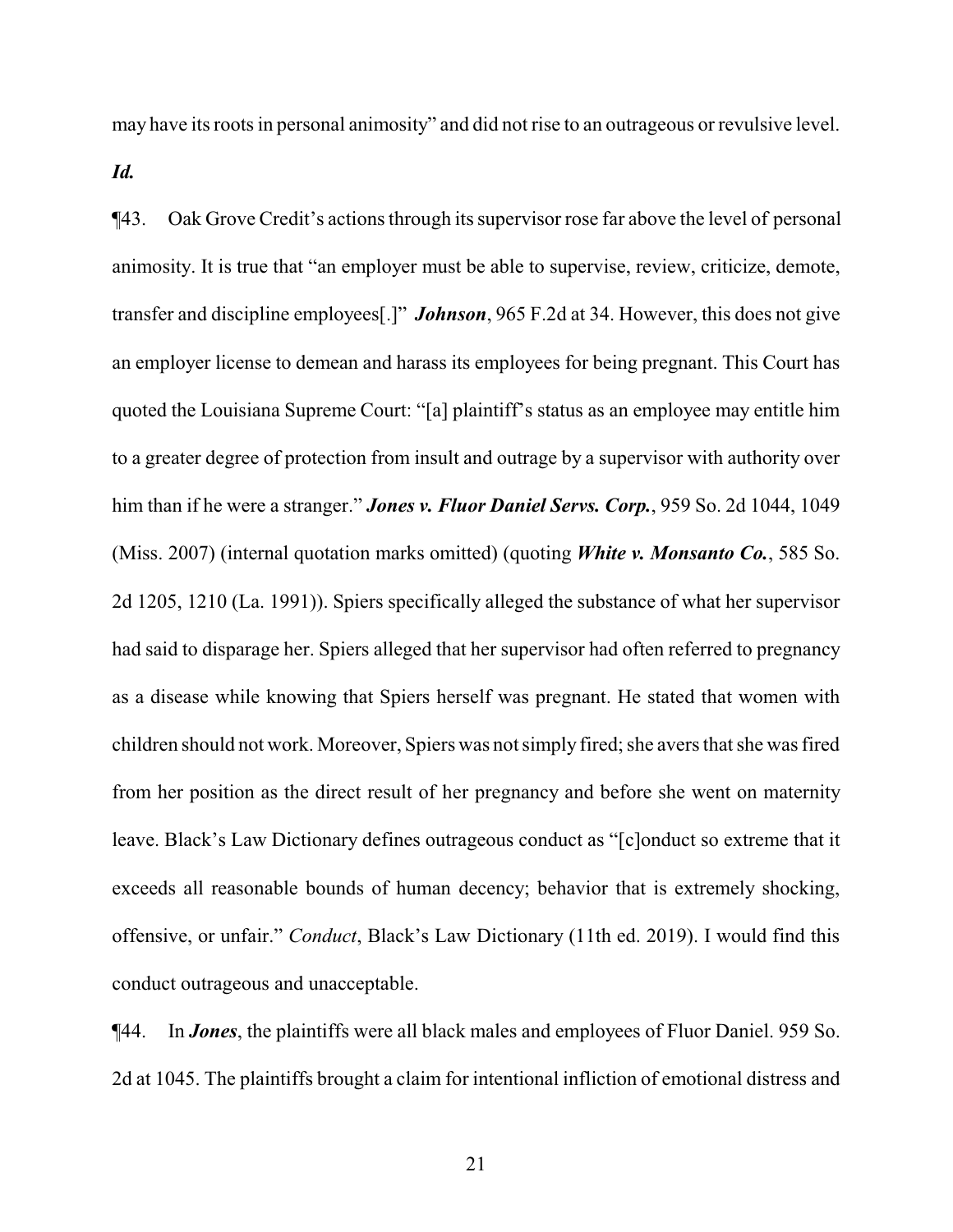alleged, among other things, that their supervisor had stated, "the monkeys could go to work or go to the rope." *Id.* (internal quotation marks omitted). This Court stated that the "insult coupled with an apparent reference to lynching could permit a reasonable juror to conclude that this comment was outrageous and revolting" and found that sufficient evidence existed to defeat a motion for summary judgment. *Id.* at 1049 (citing *Richmond v. Miss. Dep't of Hum. Servs.* 745 So. 2d 254, 262 (Miss. 1999)).

¶45. The majority distinguishes *Jones* and states, "[u]nlike *Jones*, however, Spiers's allegations involve no such threat of violence or similar conduct." Maj. Op. at ¶ 25. However, a threat of violence is not required to support a claim of intentional infliction of emotional distress. In *Jones*, this Court also quoted the New Jersey Supreme Court: "[w]e do not hold that a single racial slur spoken by a stranger on the street could amount to extreme and outrageous conduct. But, a jury could reasonably conclude that the power dynamics of the workplace contribute to the extremity and outrageousness of the defendant's conduct." *Jones*, 959 So. 2d at 1049 (alteration in original) (internal quotation marks omitted) (quoting *Taylor v. Metzger*, 152 N.J. 490, 511 (1998)). Again, Spiers did not allege one single incidence of her supervisor referring to pregnancy as a disease. She alleged that this conduct occurred often and in addition to other inappropriate comments. Therefore, as in *Jones*, I would find that a jury could reasonably conclude that Oak Grove Credit's conduct through its supervisor was outrageous.

¶46. Taking the allegations as true, McAdamoften made derogatoryand offensive remarks to Spiers because of her pregnancy and fired her because of her pregnancy. Therefore, I

22